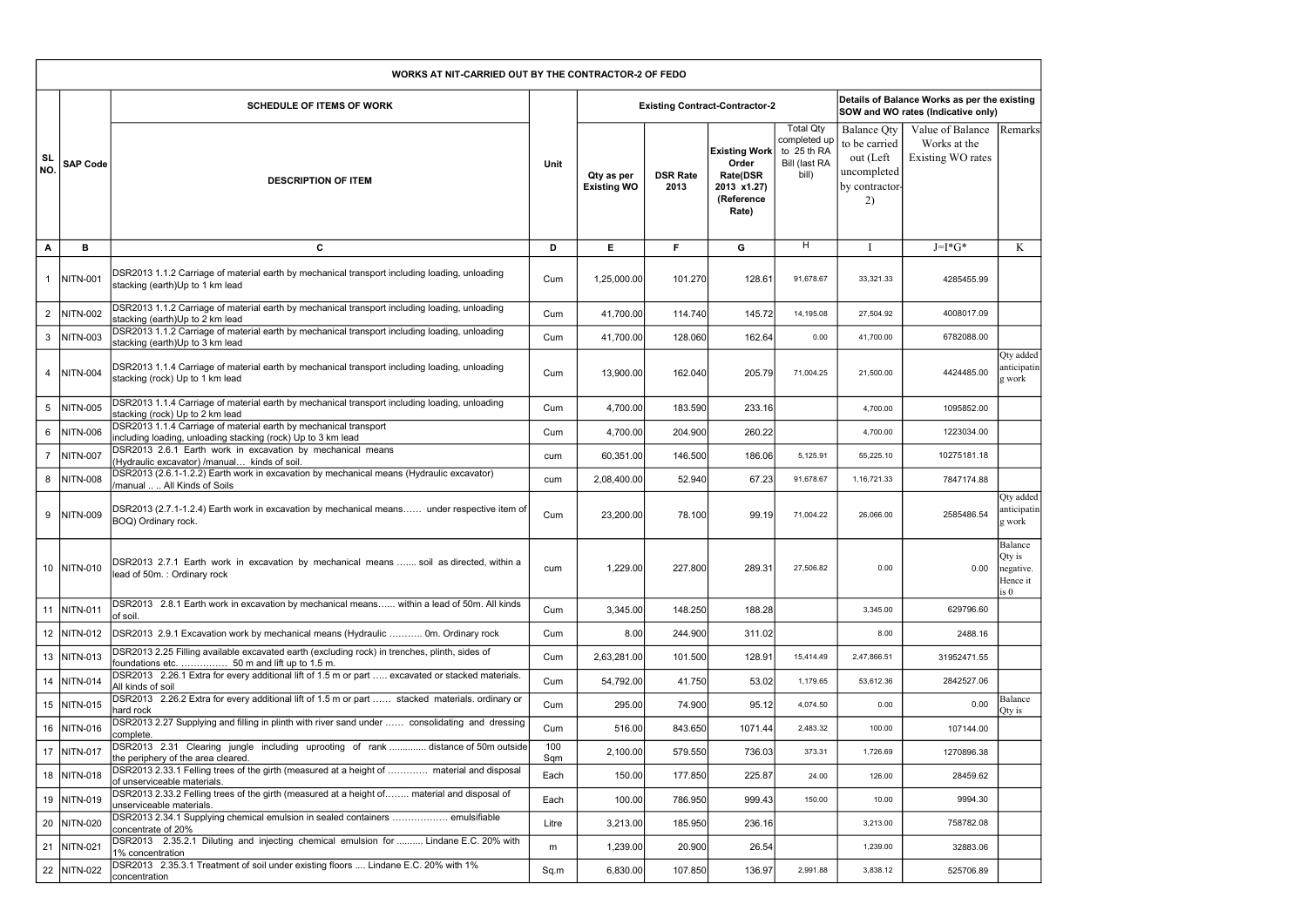|           |                 | <b>SCHEDULE OF ITEMS OF WORK</b>                                                                                                                                                                     |             |                                  |                         | <b>Existing Contract-Contractor-2</b>                                                  |                                                                           |                                                                                         | Details of Balance Works as per the existing<br>SOW and WO rates (Indicative only) |                                       |
|-----------|-----------------|------------------------------------------------------------------------------------------------------------------------------------------------------------------------------------------------------|-------------|----------------------------------|-------------------------|----------------------------------------------------------------------------------------|---------------------------------------------------------------------------|-----------------------------------------------------------------------------------------|------------------------------------------------------------------------------------|---------------------------------------|
| SL<br>NO. | <b>SAP Code</b> | <b>DESCRIPTION OF ITEM</b>                                                                                                                                                                           | <b>Unit</b> | Qty as per<br><b>Existing WO</b> | <b>DSR Rate</b><br>2013 | <b>Existing Work</b><br>Order<br><b>Rate(DSR</b><br>2013 x1.27)<br>(Reference<br>Rate) | <b>Total Qty</b><br>completed up<br>to 25 th RA<br>Bill (last RA<br>bill) | <b>Balance Qty</b><br>to be carried<br>out (Left<br>uncompleted<br>by contractor-<br>2) | Value of Balance<br>Works at the<br>Existing WO rates                              | Remarks                               |
|           | 23 NITN-023     | DSR2013 16.78.2 Construction of granular sub-base by providing  0.075 mm)having CBR<br>value -25                                                                                                     | cum         | 5,167.00                         | 2044.350                | 2596.32                                                                                |                                                                           | 5,167.00                                                                                | 13415185.44                                                                        |                                       |
|           | 24 NITN-024     | DSR2013 4.1.8 Providing and laying in position cement concrete of  sand:8 graded stone<br>aggregate 40mm nominal size)                                                                               | Cum         | 3,042.00                         | 3920.650                | 4979.23                                                                                | 993.43                                                                    | 2,048.57                                                                                | 10200291.24                                                                        |                                       |
|           | 25 NITN-025     | DSR2013 4.1.10 Providing and laying in position cement concrete of  graded stone aggregate 40<br>mm nominal size)                                                                                    | Cum         | 745.00                           | 3672.800                | 4664.46                                                                                | 44.75                                                                     | 700.25                                                                                  | 3266297.44                                                                         |                                       |
|           | 26 NITN-026     | DSR2013 4.2.3 Providing and laying cement concrete in retaining 4 graded stone aggregate<br>20mm nominal size)                                                                                       | cum         | 25.50                            | 5822.150                | 7394.13                                                                                |                                                                           | 25.50                                                                                   | 188550.32                                                                          |                                       |
|           | 27   NITN-027   | DSR2013 4.10 Providing and laying damp-proof course 40 mm thick  4 graded stone aggregate<br>12.5 mm nominal size).                                                                                  | sqm         | 178.00                           | 220.600                 | 280.16                                                                                 |                                                                           | 178.00                                                                                  | 49868.48                                                                           |                                       |
|           | 28 NITN-028     | DSR2013 4.13 Applying a coat of residual petroleum bitumen of grade of VG-10 of  Metre on<br>damp proof course                                                                                       | sqm         | 178.00                           | 108.750                 | 138.11                                                                                 |                                                                           | 178.00                                                                                  | 24583.58                                                                           |                                       |
|           | 29 NITN-029     | DSR2013 4.17 Making plinth protection 50 mm thick of cement  grouted with fine sand,<br>including finishing the top smooth.                                                                          | sqm         | 1,280.00                         | 378.950                 | 481.27                                                                                 |                                                                           | 1,280.00                                                                                | 616025.60                                                                          |                                       |
|           | 30   NITN-030   | DSR2013 5.9.1 Centering and shuttering including strutting  bases of columns, etc. for<br>mass concrete                                                                                              | sqm         | 8,231.00                         | 186.400                 | 236.73                                                                                 | 2,919.50                                                                  | 5,311.50                                                                                | 1257392.11                                                                         |                                       |
|           | 31   NITN-031   | DSR2013 5.9.2 Centering and shuttering including strutting  buttresses, plinth and<br>string courses etc.                                                                                            | sqm         | 12,458.00                        | 334.500                 | 424.82                                                                                 | 6,244.87                                                                  | 6,213.14                                                                                | 2639464.01                                                                         |                                       |
|           | 32 NITN-032     | DSR2013 5.9.3 Centering and shuttering including strutting, landings, balconies and<br>access platform                                                                                               | sqm         | 23,192.00                        | 371.800                 | 472.19                                                                                 | 8,362.08                                                                  | 14,829.92                                                                               | 7002538.98                                                                         |                                       |
|           | 33 NITN-033     | DSR2013<br>5.9.4 Centering and shuttering including strutting removal Shelves (Cast in situ)                                                                                                         | sqm         | 406.00                           | 371.800                 | 472.19                                                                                 |                                                                           | 406.00                                                                                  | 191709.14                                                                          |                                       |
|           | 34 NITN-034     | <b>DSR2013</b><br>5.9.5 Centering and shuttering including strutting  girders, bressumers and<br>cantilevers                                                                                         | sqm         | 14,361.00                        | 309.800                 | 393.45                                                                                 | 10,960.13                                                                 | 3,400.87                                                                                | 1338071.91                                                                         |                                       |
|           | 35 NITN-035     | 5.9.6 Centering and shuttering including strutting, Pillars, Piers, Abutments, Posts<br>DSR2013<br>and Struts                                                                                        | sqm         | 10,974.00                        | 423.000                 | 537.21                                                                                 | 6,046.68                                                                  | 4,927.32                                                                                | 2647007.73                                                                         |                                       |
|           | 36 NITN-036     | DSR2013 5.9.7 Centering and shuttering including strutting, propping etc. and removal Stairs,<br>. taircases                                                                                         | sqm         | 594.00                           | 375.650                 | 477.08                                                                                 | 1,760.69                                                                  | 50.00                                                                                   | 23854.00 negative.                                                                 | Balance<br>Qty is<br>Hence it<br>is 0 |
|           | 37   NITN-037   | DSR2013 5.9.9 Centering and shuttering including strutting, propping etc. and removal Arches,<br>Domes, Vaults up to 6m Span                                                                         | Sqm         | 55.00                            | 1006.650                | 1278.45                                                                                |                                                                           | 55.00                                                                                   | 70314.75                                                                           |                                       |
|           | 38 NITN-038     | DSR2013 5.9.14 Centering and shuttering including strutting, propping etc.  and<br>Shuttering Items): Columns/Pillar                                                                                 | Sqm         | 60.00                            | 84.600                  | 107.44                                                                                 |                                                                           | 60.00                                                                                   | 6446.40                                                                            |                                       |
|           | 39 NITN-039     | DSR2013 5.11.1 Extra for additional height in centring, shuttering area to be measured)                                                                                                              | Sqm         | 21,552.00                        | 145.600                 | 184.91                                                                                 | 10,448.06                                                                 | 11,103.94                                                                               | 2053229.18                                                                         |                                       |
|           | 40   NITN-040   | DSR2013 5.22.6 Steel reinforcement for R.C.C. work including straightening, cutting, bending,<br>placing in position and binding all complete up to plinth level. : Thermo-Mechanically Treated bars | Kg          | 15,24,534.00                     | 66.500                  | 84.46                                                                                  | 15,24,534.00                                                              | 0.00                                                                                    | 0.00                                                                               |                                       |
|           | 41 NITN-041     | DSR2013 5.22A.6 Steel reinforcement for R.C.C. work including straightening, cutting, bending,<br>placing in position and binding all complete up to plinth level.: Thermo-Mechanically Treated bars | Kg          | 17,18,205.00                     | 66.500                  | 84.46                                                                                  | 3,51,909.75                                                               | 13,66,295.25                                                                            | 115397296.65                                                                       |                                       |
|           | 42   NITN-042   | DSR2013 5.30 Add for plaster drip course/ groove in plastered surface or moulding to R.C.C.<br>projections.                                                                                          | <b>RM</b>   | 212.00                           | 27.850                  | 35.37                                                                                  |                                                                           | 212.00                                                                                  | 7498.44                                                                            |                                       |
|           | 43   NITN-043   | DSR2013 5.33.1 Providing and laying in position machine batched  recoverable separately). All<br>works up to plinth level                                                                            | cum         | 13861.00                         | 5704.450                | 7244.65                                                                                | 7896.71                                                                   | 5,964.29                                                                                | 43209179.06                                                                        |                                       |
|           | 44   NITN-044   | DSR2013 5.33.2 Providing and laying in position machine batched  plinth level up to floor V level                                                                                                    | cum         | 9783.00                          | 6353.000                | 8068.31                                                                                | 4533.65                                                                   | 5,249.35                                                                                | 42353383.10                                                                        |                                       |
|           | 45 NITN-045     | DSR2013 5.34.1 Extra for providing richer mixes at all floor levels  considered in M-30 is @ 340<br>kg/cum)                                                                                          | cum         | 10,630.00                        | 64.150                  | 81.47                                                                                  | 10,630.00                                                                 | 0.00                                                                                    | 0.00                                                                               |                                       |
|           | 46 NITN-046     | DSR2013 5.43.1 Providing and fixing in position Stainless steel for expansion joints. 200 mm<br>wide                                                                                                 | Rm          | 240.00                           | 571.500                 | 725.81                                                                                 |                                                                           | 240.00                                                                                  | 174194.40                                                                          |                                       |
|           | 47   NITN-047   | DSR2013 5.44.1 Providing and fixing of expansion joint system  and support plates etc. : Floor<br>Joint of 100mm gap                                                                                 | Rm          | 240.00                           | 6334.050                | 8044.24                                                                                |                                                                           | 240.00                                                                                  | 1930617.60                                                                         |                                       |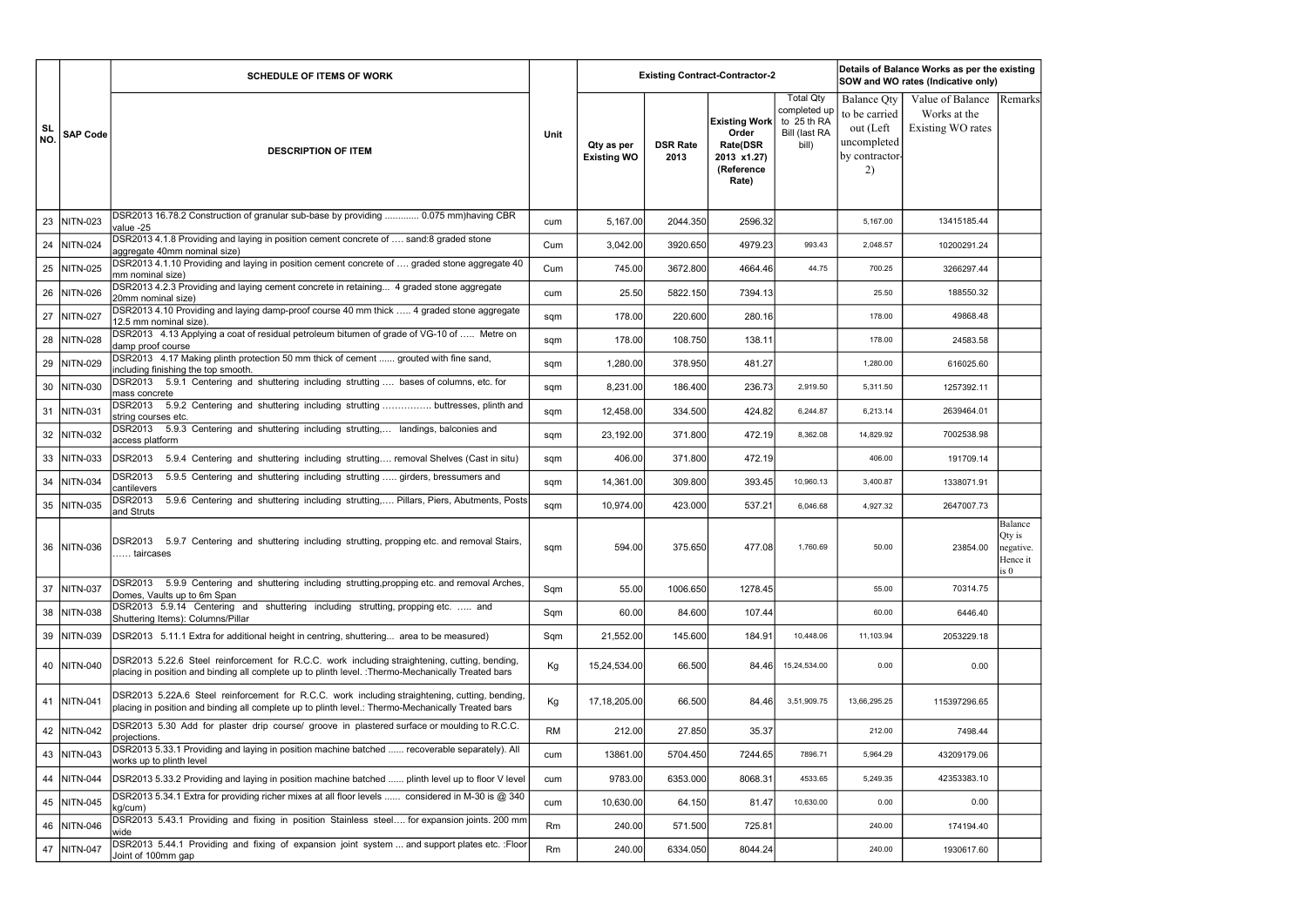|                  |                 | <b>SCHEDULE OF ITEMS OF WORK</b>                                                                                                  |           |                                  |                         | <b>Existing Contract-Contractor-2</b>                                                  | Details of Balance Works as per the existing<br>SOW and WO rates (Indicative only)<br><b>Total Qty</b><br><b>Balance Qty</b><br>Value of Balance<br>completed up |                                                                   |                                   |         |  |  |
|------------------|-----------------|-----------------------------------------------------------------------------------------------------------------------------------|-----------|----------------------------------|-------------------------|----------------------------------------------------------------------------------------|------------------------------------------------------------------------------------------------------------------------------------------------------------------|-------------------------------------------------------------------|-----------------------------------|---------|--|--|
| <b>SL</b><br>NO. | <b>SAP Code</b> | <b>DESCRIPTION OF ITEM</b>                                                                                                        | Unit      | Qty as per<br><b>Existing WO</b> | <b>DSR Rate</b><br>2013 | <b>Existing Work</b><br>Order<br><b>Rate(DSR</b><br>2013 x1.27)<br>(Reference<br>Rate) | to 25 th RA<br>Bill (last RA<br>bill)                                                                                                                            | to be carried<br>out (Left<br>uncompleted<br>by contractor-<br>2) | Works at the<br>Existing WO rates | Remarks |  |  |
| 48               | <b>NITN-048</b> | DSR2013 5.45.1 Providing and fixing of expansion joint system  Wall Joint of 100mm gap                                            | Rm        | 120.00                           | 5056.400                | 6421.63                                                                                |                                                                                                                                                                  | 120.00                                                            | 770595.60                         |         |  |  |
|                  | 49 NITN-049     | DSR2013 5.46.1 Providing and fixing expansion joint system of  Roof Joint of 100mm gap                                            | Rm        | 75.00                            | 6334.050                | 8044.24                                                                                |                                                                                                                                                                  | 75.00                                                             | 603318.00                         |         |  |  |
|                  | 50 NITN-050     | DSR2013 6.1.2 Brick work with common burnt clay F.P.S. (non- modular) bricks of class<br>mortar 1:6 (1 cement : 6 coarse sand)    | cum       | 243.00                           | 4646.500                | 5901.06                                                                                | 30.48                                                                                                                                                            | 212.52                                                            | 1254075.57                        |         |  |  |
|                  | 51 NITN-051     | DSR2013 6.4.2 Brick work with common burnt clay F.P.S. (non-  1:6 (1 cement : 6 coarse sand)                                      | cum       | 3,991.00                         | 5325.100                | 6762.88                                                                                | 1,133.52                                                                                                                                                         | 2,857.48                                                          | 19324807.87                       |         |  |  |
|                  | 52 NITN-052     | DSR2013 6.13.2 Half brick masonry with common burnt clay F.P.S.  4 coarse sand)                                                   | sqm       | 13,114.00                        | 647.900                 | 822.83                                                                                 | 1,350.49                                                                                                                                                         | 11,763.51                                                         | 9679367.29                        |         |  |  |
|                  | 53 NITN-053     | DSR2013 6.15 Extra for providing and placing in position 2 Nos 6mm dia. M.S. bars at every third<br>course of half brick masonry. | sqm       | 13,114.00                        | 69.500                  | 88.27                                                                                  | 1,350.49                                                                                                                                                         | 11,763.51                                                         | 1038364.85                        |         |  |  |
|                  | 54 NITN-054     | DSR2013 8.2.2.2 Providing and fixing 18 mm thick gang saw cut of any colour and shade                                             | Sqm       | 573.00                           | 3769.700                | 4787.52                                                                                |                                                                                                                                                                  | 573.00                                                            | 2743248.96                        |         |  |  |
|                  | 55 NITN-055     | DSR2013 8.3.2 Providing edge moulding to 18 mm thick marble  Charge: Granite work                                                 | Meter     | 706.00                           | 210.650                 | 267.53                                                                                 |                                                                                                                                                                  | 706.00                                                            | 188876.18                         |         |  |  |
|                  | 56 NITN-056     | DSR2013 8.4 Extra for fixing marble /granite stone, over and above  including cleaning etc.<br>complete.                          | Meter     | 71.00                            | 225.750                 | 286.70                                                                                 |                                                                                                                                                                  | 71.00                                                             | 20355.70                          |         |  |  |
|                  | 57 NITN-057     | DSR2013 8.5 Extra for providing opening of required size & shape  rubbing and polishing of<br>cut edges etc. complete.            | Each      | 194.00                           | 350.800                 | 445.52                                                                                 |                                                                                                                                                                  | 194.00                                                            | 86430.88                          |         |  |  |
|                  | 58 NITN-058     | DSR2013 8.10.2 Providing and fixing stone slab with table rubbed  Granite Stone of approved<br>shade                              | sqm       | 98.00                            | 2963.400                | 3763.52                                                                                |                                                                                                                                                                  | 98.00                                                             | 368824.96                         |         |  |  |
|                  | 59   NITN-059   | DSR2013 9.1.3 Providing wood work in frames of doors, windows  kiln seasoned hollock wood                                         | Cum       | 31.50                            | 50810.850               | 64529.78                                                                               |                                                                                                                                                                  | 31.50                                                             | 2032688.07                        |         |  |  |
|                  | 60 NITN-060     | DSR2013 9.12 Extra for providing frosted glass panes 4 mm thick  inside rebate shall be<br>measured).                             | Sqm       | 50.00                            | 5.800                   | 7.37                                                                                   |                                                                                                                                                                  | 50.00                                                             | 368.50                            |         |  |  |
|                  | 61 NITN-061     | DSR2013 9.20.1 Providing and fixing ISI marked flush door shutters  Steel butt hinges with<br>necessary screws                    | Sqm       | 608.00                           | 2323.550                | 2950.91                                                                                |                                                                                                                                                                  | 608.00                                                            | 1794153.28                        |         |  |  |
|                  | 62   NITN-062   | DSR2013 9.23 Extra for providing lipping with 2nd class teak wood  shutters (over all area of<br>door shutter to be measured).    | sqm       | 615.00                           | 348.450                 | 442.53                                                                                 |                                                                                                                                                                  | 615.00                                                            | 272155.95                         |         |  |  |
|                  | 63 NITN-063     | DSR2013 9.40.1.2 Providing and fixing wooden moulded beading  2nd class teak wood 50x20mm                                         | <b>RM</b> | 1,208.00                         | 148.100                 | 188.09                                                                                 |                                                                                                                                                                  | 1,208.00                                                          | 227212.72                         |         |  |  |
|                  | 64 NITN-064     | DSR2013 9.47.1 Providing & Fixing Nickel plated M.S pipe curtain<br>rods with nickel plated brackets: 20 mm Dia (Heavy Type)      | Mtr       | 1,386.00                         | 113.250                 | 143.83                                                                                 |                                                                                                                                                                  | 1,386.00                                                          | 199348.38                         |         |  |  |
|                  | 65 NITN-065     | DSR2013 9.53 Providing 40x5 mm flat iron hold fast 40 cm long 6 graded stone aggregate 20mm<br>nominal size).                     | each      | 1,368.00                         | 110.200                 | 139.95                                                                                 |                                                                                                                                                                  | 1,368.00                                                          | 191451.60                         |         |  |  |
|                  | 66 NITN-066     | DSR2013 9.84 Providing and fixing aluminium extruded section body tubular type  accessories<br>and screws etc. complete.          | each      | 296.00                           | 1027.200                | 1304.54                                                                                |                                                                                                                                                                  | 296.00                                                            | 386143.84                         |         |  |  |
|                  | 67   NITN-067   | DSR2013 9.88 Providing and fixing chromium plated brass 100 mm mortise latch and lock,<br>screws etc. complete.                   | each      | 473.00                           | 712.000                 | 904.24                                                                                 |                                                                                                                                                                  | 473.00                                                            | 427705.52                         |         |  |  |
|                  | 68 NITN-068     | DSR2013 9.97.2 Providing and fixing aluminium tower bolts, ISI screws etc. complete :250x10<br>mm                                 | each      | 620.00                           | 90.650                  | 115.13                                                                                 |                                                                                                                                                                  | 620.00                                                            | 71380.60                          |         |  |  |
|                  | 69 NITN-069     | DSR2013 9.97.3 Providing and fixing aluminium tower bolts, ISI with necessary screws etc.<br>complete : 200x10 mm                 | each      | 620.00                           | 76.400                  | 97.03                                                                                  |                                                                                                                                                                  | 620.00                                                            | 60158.60                          |         |  |  |
|                  | 70 NITN-070     | DSR2013 9.100.1 Providing and fixing aluminium handles, ISI marked,<br>necessary screws etc. complete: 125 mm                     | each      | 972.00                           | 66.950                  | 85.03                                                                                  |                                                                                                                                                                  | 972.00                                                            | 82649.16                          |         |  |  |
|                  | 71 NITN-071     | DSR2013 9.101.2 Providing and fixing aluminium hanging floor door  with necessary screws<br>etc. complete.                        | each      | 583.00                           | 80.200                  | 101.85                                                                                 |                                                                                                                                                                  | 583.00                                                            | 59378.55                          |         |  |  |
|                  | 72 NITN-072     | DSR2013 9.119 Providing and fixing factory made P.V.C. door and direction of Engineer-in-<br>Charge.                              | meter     | 1,188.00                         | 433.100                 | 550.04                                                                                 |                                                                                                                                                                  | 1,188.00                                                          | 653447.52                         |         |  |  |
|                  | 73   NITN-073   | DSR2013 9.120.1 Providing and fixing factory made panel PVC door  30 mm thick plain PVC<br>door shutters                          | sqm       | 342.00                           | 2675.150                | 3397.44                                                                                |                                                                                                                                                                  | 342.00                                                            | 1161924.48                        |         |  |  |
|                  | 74   NITN-074   | DSR2013 10.5.1 Providing and fixing 1mm thick M.S. sheet door  M.S. angels 40x40x6 mm for<br>diagonal braces                      | sqm       | 31.00                            | 2942.000                | 3736.34                                                                                |                                                                                                                                                                  | 31.00                                                             | 115826.54                         |         |  |  |
|                  | 75 NITN-075     | DSR2013 10.18 Providing and fixing circular/ Hexagonal cast iron or bar bent to shape as per<br>standard drawing.                 | each      | 800.00                           | 138.000                 | 175.26                                                                                 |                                                                                                                                                                  | 800.00                                                            | 140208.00                         |         |  |  |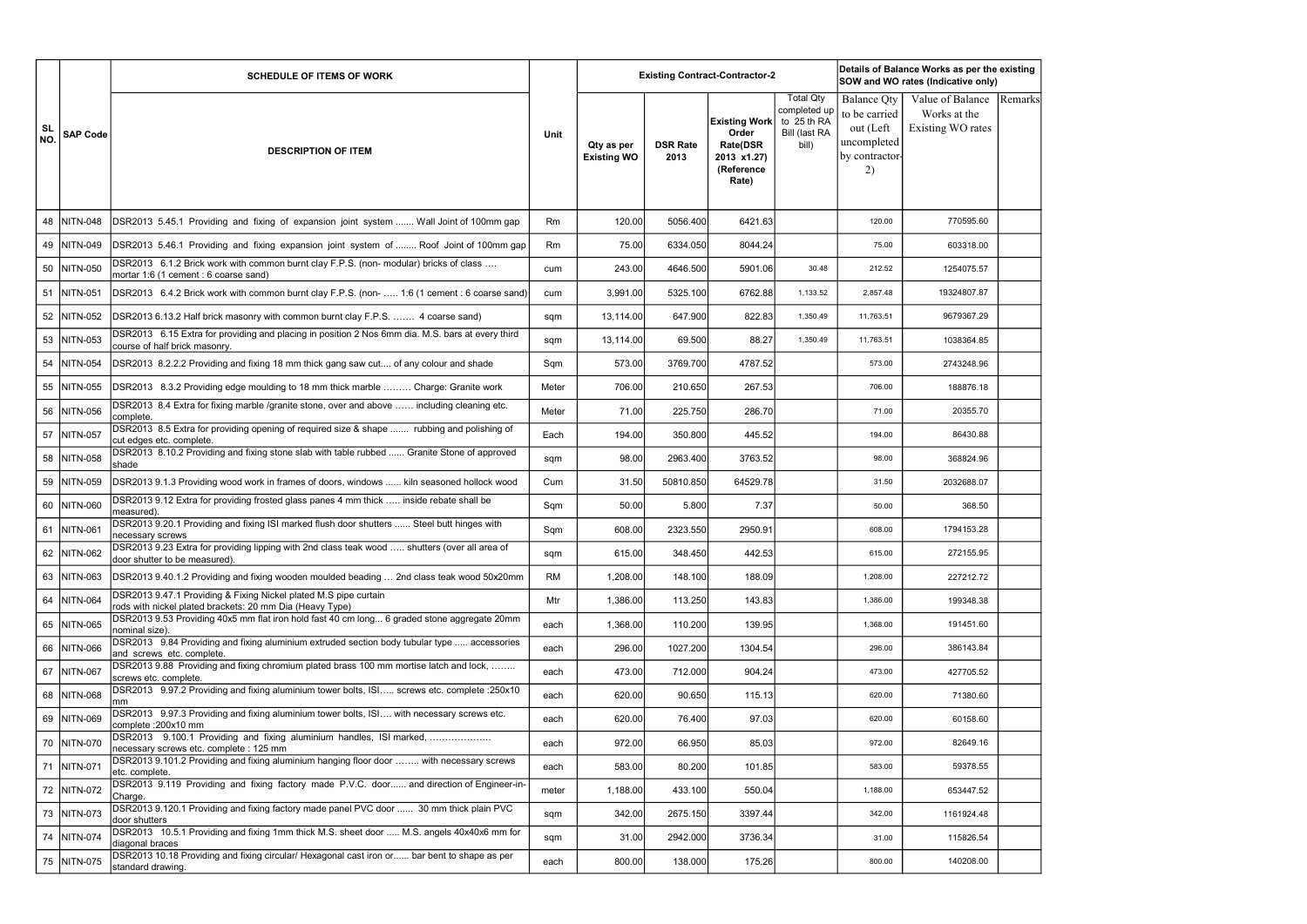|           |                 | <b>SCHEDULE OF ITEMS OF WORK</b>                                                                                                       |                                                     |                                  |                         | <b>Existing Contract-Contractor-2</b>                                                  | Details of Balance Works as per the existing<br>SOW and WO rates (Indicative only)<br><b>Total Qty</b><br>Value of Balance<br><b>Balance Qty</b><br>completed up<br>to be carried<br>Works at the |                                                  |                   |         |  |
|-----------|-----------------|----------------------------------------------------------------------------------------------------------------------------------------|-----------------------------------------------------|----------------------------------|-------------------------|----------------------------------------------------------------------------------------|---------------------------------------------------------------------------------------------------------------------------------------------------------------------------------------------------|--------------------------------------------------|-------------------|---------|--|
| SL<br>NO. | <b>SAP Code</b> | <b>DESCRIPTION OF ITEM</b>                                                                                                             | Unit                                                | Qty as per<br><b>Existing WO</b> | <b>DSR Rate</b><br>2013 | <b>Existing Work</b><br>Order<br><b>Rate(DSR</b><br>2013 x1.27)<br>(Reference<br>Rate) | to 25 th RA<br>Bill (last RA<br>bill)                                                                                                                                                             | out (Left<br>uncompleted<br>by contractor-<br>2) | Existing WO rates | Remarks |  |
| 76        | NITN-076        | DSR2013 10.25.2 Steel work welded in built up sections/ framed, ladder, railings, brackets,<br>gates and similar works                 | Kg                                                  | 2,520.00                         | 86.500                  | 109.86                                                                                 |                                                                                                                                                                                                   | 2,520.00                                         | 276847.20         |         |  |
|           | 77 NITN-077     | DSR2013 9.48.1 Providing & fixing MS Grills of required pattern in window by welding                                                   | Kg                                                  | 21,700.00                        | 103.150                 | 131.00                                                                                 |                                                                                                                                                                                                   | 21,700.00                                        | 2842700.00        |         |  |
|           | 78   NITN-078   | DSR2013 10.28 Providing and fixing stainless steel (Grade 304) such as nuts, bolts, fasteners<br>etc.)                                 | Kg                                                  | 18,718.00                        | 611.100                 | 776.10                                                                                 |                                                                                                                                                                                                   | 18,718.00                                        | 14527039.80       |         |  |
|           | 79   NITN-079   | DSR2013 11.5 62 mm thick cement concrete flooring with concrete excluding the cost of nosing of<br>steps etc. complete.                | Sqm                                                 | 89.00                            | 528.250                 | 670.88                                                                                 |                                                                                                                                                                                                   | 89.00                                            | 59708.32          |         |  |
|           | 80 NITN-080     | DSR2013 11.6 Cement plaster skirting up to 30 cm height, with  floating coat of neat cement.                                           | Sqm                                                 | 9.00                             | 299.200                 | 379.98                                                                                 |                                                                                                                                                                                                   | 9.00                                             | 3419.82           |         |  |
|           | 81 NITN-081     | DSR2013 11.23.5 Marble stone flooring 18 mm thick with marble  polishing complete.: Udaipur<br>green marble (Treads/landings)          | sqm                                                 | 1,306.00                         | 1555.900                | 1975.99                                                                                |                                                                                                                                                                                                   | 1,306.00                                         | 2580642.94        |         |  |
|           | 82 NITN-082     | DSR2013 11.23.3 Marble stone flooring 18 mm thick with marble stone  : Agaria white marble<br>(Risers)                                 | sqm                                                 | 342.00                           | 2130.250                | 2705.42                                                                                |                                                                                                                                                                                                   | 342.00                                           | 925253.64         |         |  |
|           | 83 NITN-083     | DSR2013 11.24 Extra for pre finished nosing in treads of steps of marble stone                                                         | metre                                               | 2,394.00                         | 248.900                 | 316.10                                                                                 |                                                                                                                                                                                                   | 2,394.00                                         | 756743.40         |         |  |
|           | 84 NITN-084     | DSR 2019 11.25 etra for marble                                                                                                         | sqm                                                 | 1,319.00                         | 289.650                 | 367.86                                                                                 |                                                                                                                                                                                                   | 1,319.00                                         | 485207.34         |         |  |
|           | 85 NITN-085     | DSR2013 8.31 Providing and fixing first quality ceramic glazed wall tiles  with pigment of<br>matching shade complete.                 | sqm                                                 | 4,313.00                         | 793.600                 | 1007.87                                                                                |                                                                                                                                                                                                   | 4,313.00                                         | 4346943.31        |         |  |
|           | 86 NITN-086     | DSR2013 11.41.2 Providing and laying vitrified floor tiles in different  approved make, in all<br>colours and Size of Tile 600x600 mm  | sqm                                                 | 13,742.00                        | 1402.550                | 1781.24                                                                                |                                                                                                                                                                                                   | 13,742.00                                        | 24477800.08       |         |  |
|           | 87   NITN-087   | DSR2013 11.55 Providing and laying flamed finish granite flooring in  rubbing, curing and<br>polishing etc.                            | sqm                                                 | 1,670.00                         | 2782.150                | 3533.33                                                                                |                                                                                                                                                                                                   | 1,670.00                                         | 5900661.10        |         |  |
|           | 88   NITN-088   | DSR 2013 12.20 Providing and laying pressed clay tiles (as per  4coarse sand) and finished<br>neat complete                            | sqm                                                 | 8,183.00                         | 459.400                 | 583.44                                                                                 |                                                                                                                                                                                                   | 8,183.00                                         | 4774289.52        |         |  |
|           | 89 NITN-089     | DSR2013 12.22 Making khurras 45x45cm with average minimum  of neat cement rounding the<br>edges                                        | each                                                | 26.00                            | 167.450                 | 212.66                                                                                 |                                                                                                                                                                                                   | 26.00                                            | 5529.16           |         |  |
|           |                 | 90 NITN-090 DSR2013 12.41.2 Providing and fixing on wall face un-plasticised  of 110 mm diameter                                       | m                                                   | 264.00                           | 218.600                 | 277.62                                                                                 |                                                                                                                                                                                                   | 264.00                                           | 73291.68          |         |  |
|           | 91 NITN-091     | DSR2013 12.42.3.2 Providing and fixing on wall face un-plasticised  Single tee with door<br>110x110x110mm                              | each                                                | 26.00                            | 305.350                 | 387.79                                                                                 |                                                                                                                                                                                                   | 26.00                                            | 10082.54          |         |  |
|           | 92 NITN-092     | DSR2013 12.42.6.2 Providing and fixing on wall face un-plasticised  Shoe (Plain) 110 mm shoe                                           | each                                                | 26.00                            | 290.350                 | 368.74                                                                                 |                                                                                                                                                                                                   | 26.00                                            | 9587.24           |         |  |
|           | 93 NITN-093     | DSR2013 12.43.2 Providing and fixing un-plasticised -PVC pipe good the wall etc. complete. 110<br>mm diameter                          | each                                                | 76.00                            | 173.750                 | 220.66                                                                                 |                                                                                                                                                                                                   | 76.00                                            | 16770.16          |         |  |
|           | 94 NITN-094     | DSR2013 12.44 Providing and fixing to the inlet mouth of rain water not less than 440 grams.                                           | each                                                | 26.00                            | 37.250                  | 47.31                                                                                  |                                                                                                                                                                                                   | 26.00                                            | 1230.06           |         |  |
|           | 95 NITN-095     | DSR2013 13.1.1 12 mm cement plaster of mix : 1:4 (1 cement: 4<br>fine sand)                                                            | sqm                                                 | 32,933.00                        | 145.400                 | 184.66                                                                                 | 4,052.05                                                                                                                                                                                          | 28,880.95                                        | 5333156.97        |         |  |
| 96        | <b>NITN-096</b> | DSR2013 13.2.1 15 mm cement plaster on the rough side of single<br>or half brick wall of mix : 1:4 (1 cement: 4 fine sand)             | sqm                                                 | 22,403.00                        | 168.550                 | 214.06                                                                                 | 11,012.05                                                                                                                                                                                         | 11,390.95                                        | 2438346.54        |         |  |
|           | 97 NITN-097     | DSR2013 13.11 18mm cement plaster in two coats under layer 12 mm  plaster 1:6 (1 cement<br>: 6 fine sand)                              | sqm                                                 | 11,516.00                        | 215.400                 | 273.56                                                                                 |                                                                                                                                                                                                   | 11,516.00                                        | 3150316.96        |         |  |
|           | 98 NITN-098     | DSR2013 13.16.1 6 mm cement plaster of mix : 1:3 (1 cement : 3<br>fine sand)                                                           | sqm                                                 | 23,048.00                        | 120.350                 | 152.84                                                                                 | 4,717.93                                                                                                                                                                                          | 18,330.07                                        | 2801567.29        |         |  |
|           | 99 NITN-099     | DSR2013 13.21 Extra for providing and mixing water proofing  recommended by the<br>manufacturers:                                      | per bag<br>of 50 kg<br>cement<br>used in<br>the mix | 2,290.00                         | 46.700                  | 59.31                                                                                  |                                                                                                                                                                                                   | 2,290.00                                         | 135819.90         |         |  |
|           | 100 NITN-100    | DSR2013 13.22 Extra for plastering exterior walls of height more  height of 3m or part thereof.                                        | sqm                                                 | 3,010.00                         | 34.950                  | 44.39                                                                                  | 746.46                                                                                                                                                                                            | 2,263.54                                         | 100478.54         |         |  |
|           | 101 NITN-101    | DSR2013 13.24.2 Extra for plastering done on moulding cornices or architraves including neat finish<br>to line and level: In two coats | sqm                                                 | 11,280.00                        | 406.650                 | 516.45                                                                                 |                                                                                                                                                                                                   | 11,280.00                                        | 5825556.00        |         |  |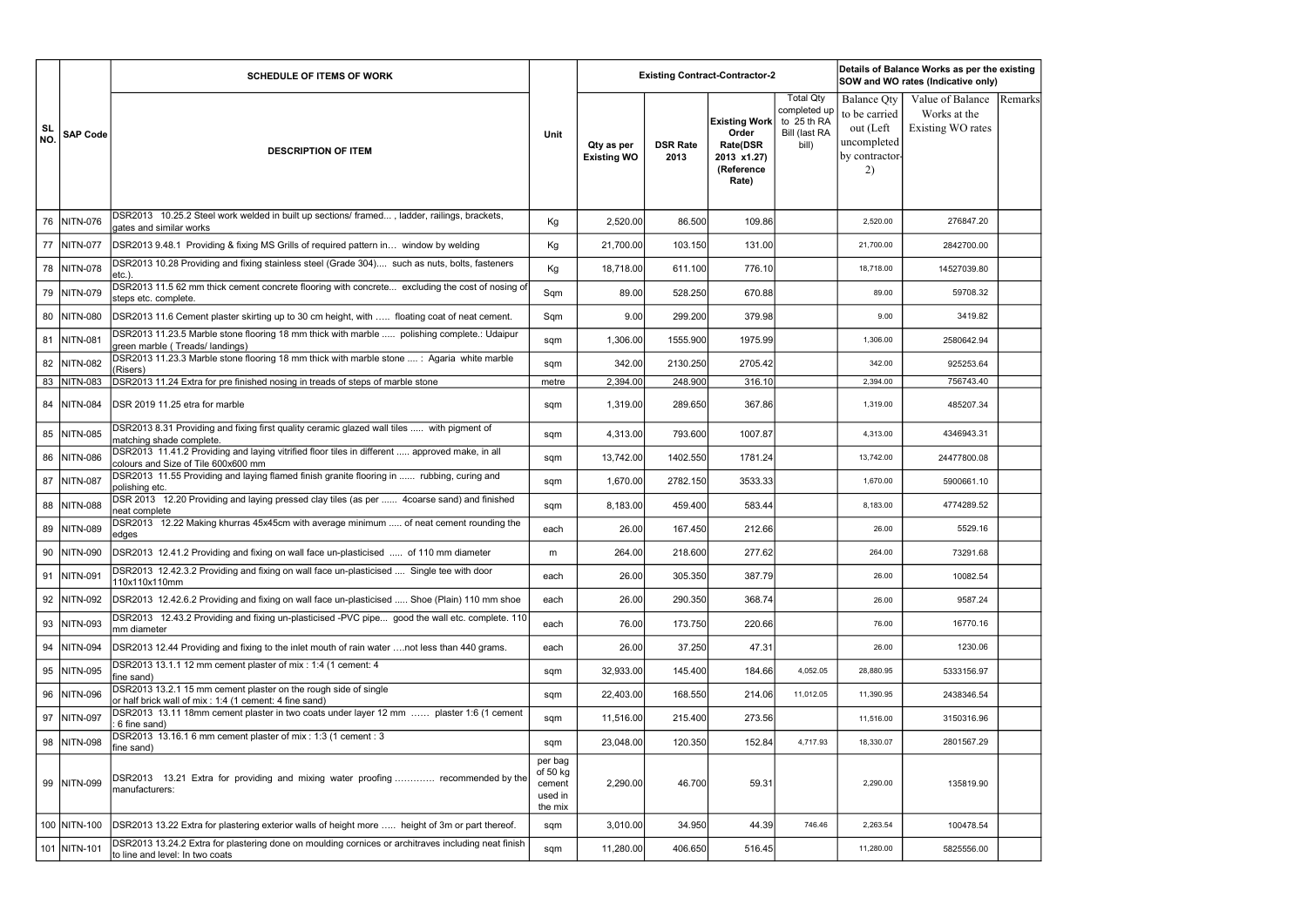|           |                 | <b>SCHEDULE OF ITEMS OF WORK</b>                                                                                                        |      |                                  |                         | <b>Existing Contract-Contractor-2</b>                                                  |                                                                           | Details of Balance Works as per the existing<br>SOW and WO rates (Indicative only)<br>Value of Balance<br><b>Balance Qty</b> |                                   |                                                    |  |
|-----------|-----------------|-----------------------------------------------------------------------------------------------------------------------------------------|------|----------------------------------|-------------------------|----------------------------------------------------------------------------------------|---------------------------------------------------------------------------|------------------------------------------------------------------------------------------------------------------------------|-----------------------------------|----------------------------------------------------|--|
| SL<br>NO. | <b>SAP Code</b> | <b>DESCRIPTION OF ITEM</b>                                                                                                              | Unit | Qty as per<br><b>Existing WO</b> | <b>DSR Rate</b><br>2013 | <b>Existing Work</b><br>Order<br><b>Rate(DSR</b><br>2013 x1.27)<br>(Reference<br>Rate) | <b>Total Qty</b><br>completed up<br>to 25 th RA<br>Bill (last RA<br>bill) | to be carried<br>out (Left<br>uncompleted<br>by contractor-<br>2)                                                            | Works at the<br>Existing WO rates | Remarks                                            |  |
|           | 102 NITN-102    | DSR2013 13.37.1 White washing with lime to give an even shade:<br>New work (three or more coats)                                        | sqm  | 375.00                           | 14.350                  | 18.22                                                                                  |                                                                           | 375.00                                                                                                                       | 6832.50                           |                                                    |  |
|           | 103 NITN-103    | DSR 13.60.1 Finishing interior walls with premium plastic emulsion  applied @ 0.7ltr/10 sqm                                             | sqm  | 64,648.00                        | 85.000                  | 107.95                                                                                 |                                                                           | 64,648.00                                                                                                                    | 6978751.60                        |                                                    |  |
|           | 104 NITN-104    | DSR2013 13.47.1 Finishing walls with premium acrylic smooth  coat of exterior primer<br>applied @ 2.20 kg/10 sqm                        | sqm  | 18,296.00                        | 90.000                  | 114.30                                                                                 |                                                                           | 18,296.00                                                                                                                    | 2091232.80                        |                                                    |  |
|           | 105 NITN-105    | DSR2013 13.50.3 Applying priming coat: With ready mixed red  galvanised iron/ steel<br>works                                            | sqm  | 159.00                           | 24.950                  | 31.69                                                                                  |                                                                           | 159.00                                                                                                                       | 5038.71                           |                                                    |  |
|           | 106 NITN-106    | DSR2013 13.62.1 Painting with synthetic enamel paint of approved brand  of approved brand<br>land manufacture                           | sqm  | 3,217.00                         | 92.750                  | 117.79                                                                                 |                                                                           | 3,217.00                                                                                                                     | 378930.43                         |                                                    |  |
|           | 107 NITN-107    | DSR2013 13.68.1 French spirit polishing: Two or more coats on new works including a coat of wood<br>filler                              | sqm  | 2,409.00                         | 175.500                 | 222.89                                                                                 |                                                                           | 2,409.00                                                                                                                     | 536942.01                         |                                                    |  |
|           | 108 NITN-108    | DSR2013 13.80 Providing and applying white cement based putty of  prepare the surface even<br>and smooth complete.                      | sqm  | 63,028.00                        | 85.400                  | 108.46                                                                                 | 6,032.95                                                                  | 56,995.05                                                                                                                    | 6181683.45                        |                                                    |  |
|           | 109 NITN-109    | DSR2013 21.1.1.2 Providing and fixing aluminium work for doors thickness of powder coating 50<br>micron)                                | Kg   | 8,026.00                         | 373.000                 | 473.71                                                                                 |                                                                           | 8,026.00                                                                                                                     | 3801996.46                        |                                                    |  |
|           | 110 NITN-110    | DSR2013 21.1.2.2 For shutters of doors, windows &  aluminium (minimum thickness of powder<br>coating 50 micron)                         | Kg   | 30,168.00                        | 427.600                 | 543.05                                                                                 |                                                                           | 30,168.00                                                                                                                    | 16382732.40                       |                                                    |  |
|           | 111 NITN-111    | DSR2013 21.3.2 Providing and fixing glazing in aluminium door,  panes of 5.50 mm thickness                                              | Sqm  | 3,013.00                         | 1009.000                | 1281.43                                                                                |                                                                           | 3,013.00                                                                                                                     | 3860948.59                        |                                                    |  |
|           | 112 NITN-112    | DSR2013 21.8.1 Filling the gap in between aluminium frame & Up to 5mm depth and 5 mm<br>width                                           | М    | 6,756.00                         | 83.050                  | 105.47                                                                                 |                                                                           | 6,756.00                                                                                                                     | 712555.32                         |                                                    |  |
|           | 113 NITN-113    | DSR2013 21.9.1 Extra for applying additional anodic coating AC 25 instead of AC 15 to aluminium<br>extruded sections. For fixed portion | Kg   | 8,028.00                         | 11.600                  | 14.73                                                                                  |                                                                           | 8,028.00                                                                                                                     | 118252.44                         |                                                    |  |
|           | 114 NITN-114    | DSR2013 21.9.2 Extra for applying additional anodic coating AC 25  shutters of doors, windows &<br>ventilators                          | Kg   | 30,173.00                        | 11.600                  | 14.73                                                                                  |                                                                           | 30,173.00                                                                                                                    | 444448.29                         |                                                    |  |
|           | 115 NITN-115    | DSR2013 21.11.4 Providing and fixing stainless steel (SS 304  Engineer-in-charge<br>complete. 510 X 19 mm                               | each | 309.00                           | 581.700                 | 738.76                                                                                 |                                                                           | 309.00                                                                                                                       | 228276.84                         |                                                    |  |
|           | 116 NITN-116    | DSR2013 21.16.3 Providing and fixing aluminium round shape handle of outer dia  thickness<br>50 micron aluminium                        | each | 4,009.00                         | 73.300                  | 93.09                                                                                  |                                                                           | 4,009.00                                                                                                                     | 373197.81                         |                                                    |  |
|           | 117 NITN-117    | DSR2013 22.3 Providing and laying water proofing treatment to  and pasted to each other<br>with bitumen @ 1.7 kg/sqm).                  | Sqm  | 1,363.00                         | 449.450                 | 570.80                                                                                 |                                                                           | 1,363.00                                                                                                                     | 778000.40                         |                                                    |  |
|           | 118 NITN-118    | DSR2013 22.7.1 Providing and laying integral cement based water  the adjoining walls up<br>thickness at khurra as 65 mm.                | Sqm  | 611.00                           | 882.600                 | 1120.90                                                                                |                                                                           | 611.00                                                                                                                       | 684869.90                         |                                                    |  |
|           | 119 NITN-119    | DSR2013 14.90.1 Providing and laying APP (Atactic Polypropylene  and viscosity 70-160 cps.                                              | Sqm  | 7,870.00                         | 399.750                 | 507.68                                                                                 |                                                                           | 7,870.00                                                                                                                     | 3995441.60                        |                                                    |  |
|           | 120 NITN-120    | DSR2013 5.35 Add for using extra cement in the items of design mix<br>over and above the specified cement content therein.              | Qtl  | 4,600.00                         | 619.650                 | 786.96                                                                                 | 5,817.47                                                                  | 0.00                                                                                                                         | 0.00                              | Balance<br>Qty is<br>negative.<br>Hence it<br>is 0 |  |
|           | 121 NITN-121    | DSR2013 17.2.1 Providing and fixing white vitreous china pedestal  W.C. pan with ISI marked<br>white solid plastic seat and lid         | each | 180.00                           | 3189.750                | 4050.98                                                                                |                                                                           | 180.00                                                                                                                       | 729176.40                         |                                                    |  |
|           | 122 NITN-122    | DSR2013 (17.5.2-50% of 17.18.1) Providing and fixing white vitreous  Range of two half stall<br>urinals                                 | each | 36.00                            | 9400.000                | 11938.00                                                                               |                                                                           | 36.00                                                                                                                        | 429768.00                         |                                                    |  |
|           | 123 NITN-123    | DSR 2013 (17.5.3-50% of 17.18.1) Range of three half stall<br>urinals with 5 litre white P.V.C. automatic flushing cistern              | each | 19.00                            | 12389.150               | 15734.22                                                                               |                                                                           | 19.00                                                                                                                        | 298950.18                         |                                                    |  |
|           | 124 NITN-124    | DSR2013 17.16 Extra for using coloured pedestal type W.C. pan  white vitreous china W.C. pan<br>and cistern.                            | each | 180.00                           | 1446.050                | 1836.48                                                                                |                                                                           | 180.00                                                                                                                       | 330566.40                         |                                                    |  |
|           | 125 NITN-125    | DSR2013 17.31 Providing and fixing 600x450 mm bevelled edge  brass screw sand washers<br>complete.                                      | each | 19.00                            | 762.550                 | 968.44                                                                                 |                                                                           | 19.00                                                                                                                        | 18400.36                          |                                                    |  |
|           | 126 NITN-126    | DSR2013 17.32.4 Providing and fixing mirror of superior glass of  rectangular shape 1500 x 450                                          | each | 53.00                            | 1304.750                | 1657.03                                                                                |                                                                           | 53.00                                                                                                                        | 87822.59                          |                                                    |  |
|           | 127   NITN-127  | DSR2013 17.33 Providing and fixing 600x120x5mm glass shelf with  rawl plugs etc., complete                                              | each | 6.00                             | 522.200                 | 663.19                                                                                 |                                                                           | 6.00                                                                                                                         | 3979.14                           |                                                    |  |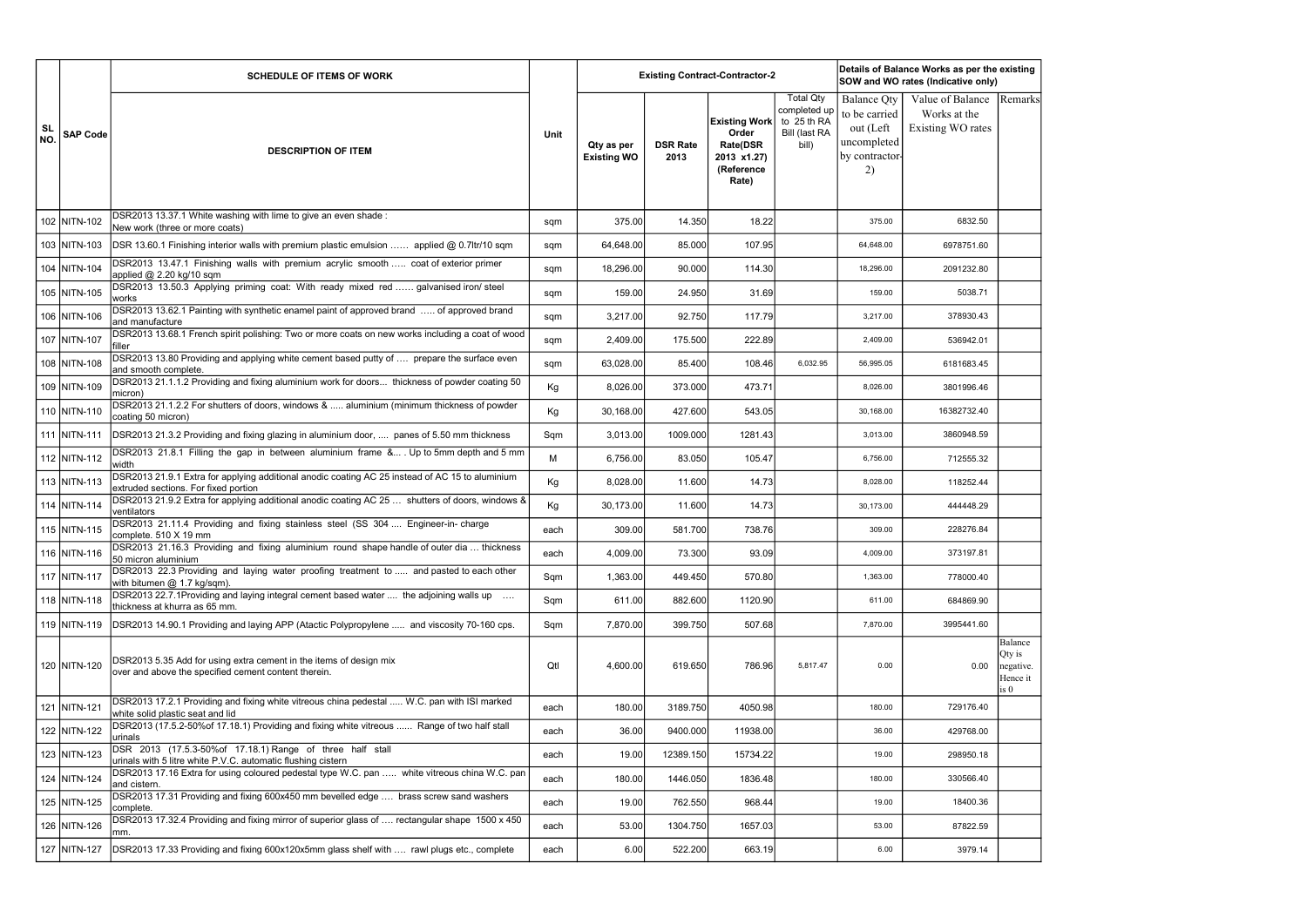|                  |                 | <b>SCHEDULE OF ITEMS OF WORK</b>                                                                                                 |             |                                  |                         | <b>Existing Contract-Contractor-2</b>                                                  |                                                                           |                                                                                         | Details of Balance Works as per the existing<br>SOW and WO rates (Indicative only) |         |
|------------------|-----------------|----------------------------------------------------------------------------------------------------------------------------------|-------------|----------------------------------|-------------------------|----------------------------------------------------------------------------------------|---------------------------------------------------------------------------|-----------------------------------------------------------------------------------------|------------------------------------------------------------------------------------|---------|
| <b>SL</b><br>NO. | <b>SAP Code</b> | <b>DESCRIPTION OF ITEM</b>                                                                                                       | <b>Unit</b> | Qty as per<br><b>Existing WO</b> | <b>DSR Rate</b><br>2013 | <b>Existing Work</b><br>Order<br><b>Rate(DSR</b><br>2013 x1.27)<br>(Reference<br>Rate) | <b>Total Qty</b><br>completed up<br>to 25 th RA<br>Bill (last RA<br>bill) | <b>Balance Qty</b><br>to be carried<br>out (Left<br>uncompleted<br>by contractor-<br>2) | Value of Balance<br>Works at the<br>Existing WO rates                              | Remarks |
|                  | 128 NITN-128    | DSR2013 17.34.1 Providing and fixing toilet paper holder: C.P.<br>brass                                                          | each        | 180.00                           | 339.850                 | 431.61                                                                                 |                                                                           | 180.00                                                                                  | 77689.80                                                                           |         |
|                  | 129 NITN-129    | DSR2013 18.6.7 Providing and fixing 3 layer PP-R pipes, UV  External work PN-16 Pipe, 63<br>mm OD (SDR-7.4)                      | <b>RM</b>   | 195.00                           | 854.300                 | 1084.96                                                                                |                                                                           | 195.00                                                                                  | 211567.20                                                                          |         |
|                  | 130 NITN-130    | DSR2013 18.7.4 Providing and fixing Chlorinated Polyvinyl Chloride  nominal outer dia Pipes                                      |             | 1,897.00                         | 287.100                 | 364.62                                                                                 |                                                                           | 1,897.00                                                                                | 691684.14                                                                          |         |
|                  | 131 NITN-131    | DSR2013 18.8.3 Providing and fixing Chlorinated Polyvinyl Chloride  wall 25 mm nominal outer<br>dia Pipes                        | <b>RM</b>   | 2,799.00                         | 336.250                 | 427.04                                                                                 |                                                                           | 2,799.00                                                                                | 1195284.96                                                                         |         |
|                  | 132 NITN-132    | DSR2013 18.17.2 Providing and fixing gun metal gate valve with C.I. wheel of approved<br>quality(screwed end) 32 mm nominal bore | each        | 71.00                            | 500.350                 | 635.44                                                                                 |                                                                           | 71.00                                                                                   | 45116.24                                                                           |         |
|                  | 133 NITN-133    | DSR2013 18.18.3 Providing and fixing ball valve (brass) of approved  floats complete 25 mm<br>nominal bore:                      | each        | 13.00                            | 446.950                 | 567.63                                                                                 |                                                                           | 13.00                                                                                   | 7379.19                                                                            |         |
|                  | 134 NITN-134    | DSR2013 18.21.2.1 Providing and fixing un-plasticised PVC connection pipe with brass<br>unions :45 cm length                     | each        | 181.00                           | 67.350                  | 85.53                                                                                  |                                                                           | 181.00                                                                                  | 15480.93                                                                           |         |
|                  | 135 NITN-135    | DSR2013 18.22.2 Providing and fixing C.P. brass shower rose with 15 or 20mm inlet 150 mm<br>diameter                             | each        | 6.00                             | 85.600                  | 108.71                                                                                 |                                                                           | 6.00                                                                                    | 652.26                                                                             |         |
|                  | 136 NITN-136    | DSR2013 18.49.1 Providing and fixing C.P. brass bib cock of approved quality conforming to<br>IS:8931 : a) 15 mm nominal bore    | each        | 180.00                           | 458.400                 | 582.17                                                                                 |                                                                           | 180.00                                                                                  | 104790.60                                                                          |         |
|                  | 137 NITN-137    | DSR2013 18.51.1 Providing and fixing C.P. brass long body bib  than 690 gms. 15 mm nominal<br>bore                               | each        | 6.00                             | 609.400                 | 773.94                                                                                 |                                                                           | 6.00                                                                                    | 4643.64                                                                            |         |
|                  | 138 NITN-138    | DSR2013 18.53.1 Providing and fixing C.P. brass angle valve for conforming to IS:8931 a) 15 mm<br>nominal bore                   | each        | 797.00                           | 506.700                 | 643.51                                                                                 |                                                                           | 797.00                                                                                  | 512877.47                                                                          |         |
|                  | 139 NITN-139    | DSR2013 1.3.2 Wiring for light point/ fan point/ exhaust fan point  . as required. Group B                                       | point       | 980.00                           | 822.000                 | 1043.94                                                                                |                                                                           | 980.00                                                                                  | 1023061.20                                                                         |         |
|                  | 140 NITN-140    | DSR2013 1.3.3 Wiring for light point/ fan point/ exhaust fan point  core cable etc. as required.<br>Group C                      | point       | 3,020.00                         | 1011.000                | 1283.97                                                                                |                                                                           | 3,020.00                                                                                | 3877589.40                                                                         |         |
|                  | 141 NITN-141    | DSR2013 1.7.2 Wiring for circuit/ sub main wiring along with earth  2.5 sq. mm + 1 X 2.5 sq. mm<br>earth wire                    | <b>RM</b>   | 10,460.00                        | 207.000                 | 262.89                                                                                 |                                                                           | 10,460.00                                                                               | 2749829.40                                                                         |         |
|                  | 142 NITN-142    | DSR2013 1.7.3 Wiring for circuit/ sub main wiring along with earth  required 2 X 4 sq. mm + 1 X<br>4 sq. mm earth wire           | <b>RM</b>   | 4,800.00                         | 238.000                 | 302.26                                                                                 |                                                                           | 4,800.00                                                                                | 1450848.00                                                                         |         |
|                  | 143 NITN-143    | DSR2013 1.7.10 Wiring for circuit/ sub main wiring along with earth required 4 X 10 sq. mm + 2<br>X 10 sq. mm earth wire         | <b>RM</b>   | 500.00                           | 789.000                 | 1002.03                                                                                |                                                                           | 500.00                                                                                  | 501015.00                                                                          |         |
|                  | 144 NITN-144    | DSR2013 1.7.11 Wiring for circuit/ sub main wiring along with earth  4 X 16 sq. mm + 2 X 16 sq.<br>mm earth wire                 | <b>RM</b>   | 1,720.00                         | 1105.000                | 1403.35                                                                                |                                                                           | 1,720.00                                                                                | 2413762.00                                                                         |         |
|                  | 145 NITN-145    | DSR2013 1.5 Wiring for light/ power plug with 2X4 sq. mm FR PVC insulated copper conductor<br>for loop earthing as required.     | <b>RM</b>   | 65.00                            | 242.000                 | 307.34                                                                                 |                                                                           | 65.00                                                                                   | 19977.10                                                                           |         |
|                  | 146 NITN-146    | DSR2013 1.31 Supplying and fixing suitable size GI box with  in non- residential buildings)                                      | Each        | 1,150.00                         | 320.000                 | 406.40                                                                                 |                                                                           | 1,150.00                                                                                | 467360.00                                                                          |         |
|                  | 147 NITN-147    | DSR2013 1.32 Supplying and fixing suitable size GI box with  modular switch, connection<br>etc. as required.                     | Each        | 173.00                           | 411.000                 | 521.97                                                                                 |                                                                           | 173.00                                                                                  | 90300.81                                                                           |         |
|                  | 148 NITN-148    | DSR2013 1.20.2 Supplying and fixing of following sizes of steel same in case of recessed<br>conduit as required. 25 mm           | <b>RM</b>   | 1,785.00                         | 152.000                 | 193.04                                                                                 |                                                                           | 1,785.00                                                                                | 344576.40                                                                          |         |
|                  | 149 NITN-149    | DSR 2013 1.20.3 Supplying and fixing of following sizes of steel of recessed conduit as<br>required.32 mm                        | RM          | 1,810.00                         | 203.000                 | 257.81                                                                                 |                                                                           | 1,810.00                                                                                | 466636.10                                                                          |         |
|                  | 150 NITN-150    | DSR 2013 1.20.4 Supplying and fixing of following sizes of steel  in case of recessed conduit as<br>required.40 mm               | <b>RM</b>   | 500.00                           | 301.000                 | 382.27                                                                                 |                                                                           | 500.00                                                                                  | 191135.00                                                                          |         |
|                  | 151 NITN-151    | DSR2013 5.4 Earthing with G.I. earth plate 600 mm X 600 mm X 6 mm thick including accessories<br>coke and salt as required.      | set         | 26.00                            | 4367.000                | 5546.09                                                                                |                                                                           | 26.00                                                                                   | 144198.34                                                                          |         |
|                  | 152 NITN-152    | DSR2013 5.6 Earthing with copper earth plate 600 mm X 600 mm  with charcoal/ coke and salt<br>as required.                       | set         | 22.00                            | 8939.000                | 11352.53                                                                               |                                                                           | 22.00                                                                                   | 249755.66                                                                          |         |
|                  | 153 NITN-153    | DSR2013 5.9 Supplying and laying 25 mm X 5 mm G.I strip at 0.50 & spring washer spaced at<br>50mm)                               | <b>RM</b>   | 124.00                           | 103.000                 | 130.81                                                                                 |                                                                           | 124.00                                                                                  | 16220.44                                                                           |         |
|                  | 154 NITN-154    | DSR2013 5.11 Providing and fixing 25 mm X 5 mm G.I. strip in 40  n and re-filling etc. as<br>required.                           | <b>RM</b>   | 120.00                           | 391.000                 | 496.57                                                                                 |                                                                           | 120.00                                                                                  | 59588.40                                                                           |         |
|                  | 155 NITN-155    | DSR 2013 5.14 Providing and fixing 25 mm X 5 mm copper strip on<br>surface or in recess for connections etc. as required.        | RM          | 130.00                           | 812.000                 | 1031.24                                                                                |                                                                           | 130.00                                                                                  | 134061.20                                                                          |         |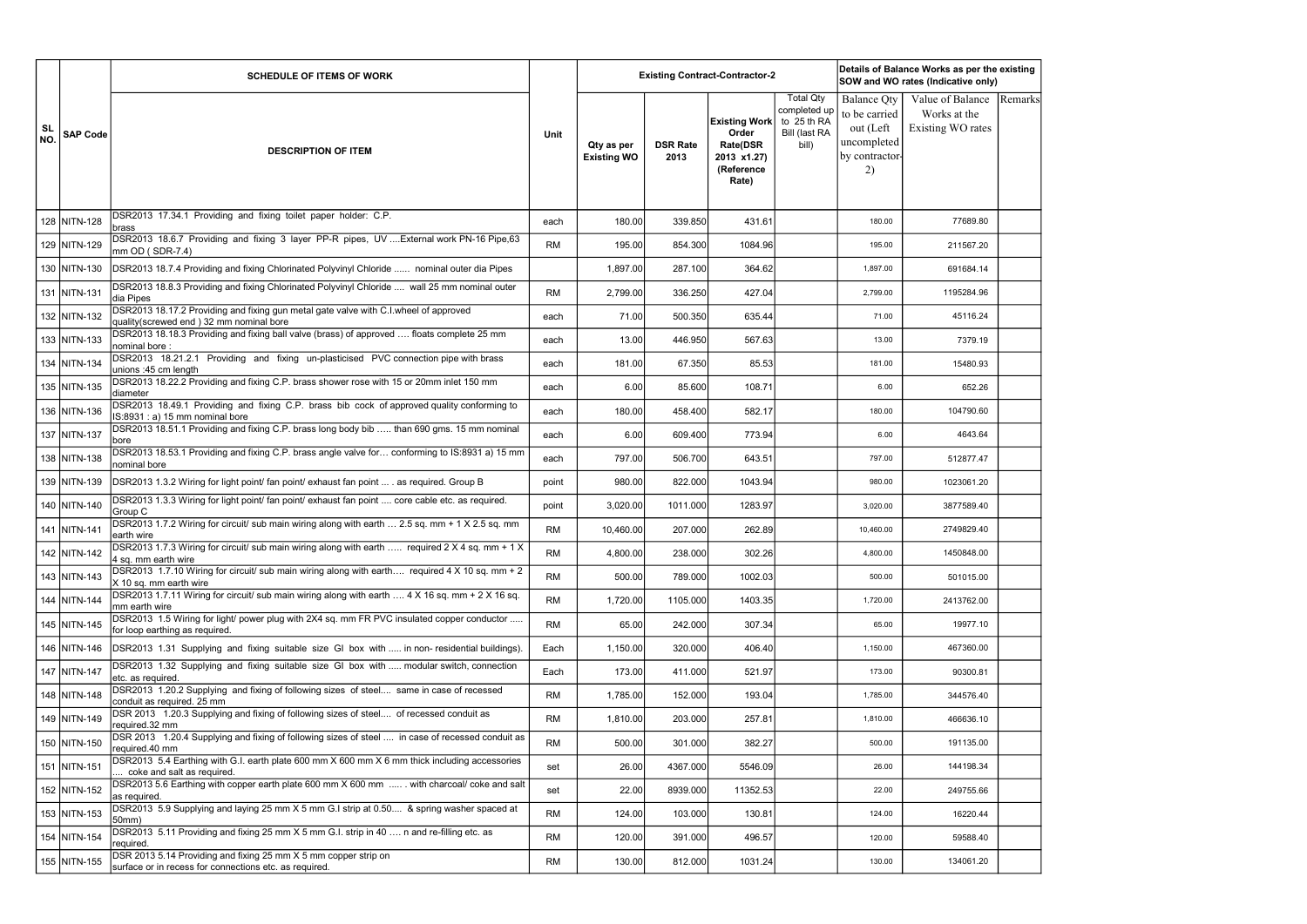|           |                              | <b>SCHEDULE OF ITEMS OF WORK</b>                                                                                                                              |                                                    |                                  |                         | <b>Existing Contract-Contractor-2</b>                                                  |                                                                           |                                                                                         | Details of Balance Works as per the existing<br>SOW and WO rates (Indicative only) |         |
|-----------|------------------------------|---------------------------------------------------------------------------------------------------------------------------------------------------------------|----------------------------------------------------|----------------------------------|-------------------------|----------------------------------------------------------------------------------------|---------------------------------------------------------------------------|-----------------------------------------------------------------------------------------|------------------------------------------------------------------------------------|---------|
| SL<br>NO. | <b>SAP Code</b>              | <b>DESCRIPTION OF ITEM</b>                                                                                                                                    | Unit                                               | Qty as per<br><b>Existing WO</b> | <b>DSR Rate</b><br>2013 | <b>Existing Work</b><br>Order<br><b>Rate(DSR</b><br>2013 x1.27)<br>(Reference<br>Rate) | <b>Total Qty</b><br>completed up<br>to 25 th RA<br>Bill (last RA<br>bill) | <b>Balance Qty</b><br>to be carried<br>out (Left<br>uncompleted<br>by contractor-<br>2) | Value of Balance<br>Works at the<br>Existing WO rates                              | Remarks |
|           | 156 NITN-156                 | DSR2013 5.15 Providing and fixing 25 mm X 5 mm G.I. strip on<br>surface or in recess for connections etc. as required.                                        | <b>RM</b>                                          | 200.00                           | 133.000                 | 168.91                                                                                 |                                                                           | 200.00                                                                                  | 33782.00                                                                           |         |
|           | 157 NITN-157                 | DSR2013 6.1 Providing and fixing of lightning conductor finial, made of 25  base plate<br>including holes etc. complete as required                           | Each                                               | 17.00                            | 741.000                 | 941.07                                                                                 |                                                                           | 17.00                                                                                   | 15998.19                                                                           |         |
|           | 158 NITN-158                 | DSR2013 6.4 Jointing copper / G.I. tape (with another copper/ G I  sweating and soldering etc.<br>as required.                                                | Each                                               | 17.00                            | 68.000                  | 86.36                                                                                  |                                                                           | 17.00                                                                                   | 1468.12                                                                            |         |
|           | 159 NITN-159                 | DSR2013 6.7 Providing and fixing G.I. tape 20 mm X 3 mm thick on complete as required.(For<br>horizontal run)                                                 | <b>RM</b>                                          | 2,460.00                         | 64.000                  | 81.28                                                                                  |                                                                           | 2,460.00                                                                                | 199948.80                                                                          |         |
|           | 160 NITN-160                 | DSR2013 6.8 Providing and fixing G.I. tape 20 mm X 3 mm thick on complete as required.(For<br>vertical run)                                                   | <b>RM</b>                                          | 872.00                           | 91.000                  | 115.57                                                                                 |                                                                           | 872.00                                                                                  | 100777.04                                                                          |         |
|           | 161 NITN-161                 | DSR2013 6.12 Providing and fixing testing joint, made of 20 mm X  washers etc. complete as<br>required.                                                       | Each                                               | 3,300.00                         | 69.000                  | 87.63                                                                                  |                                                                           | 3,300.00                                                                                | 289179.00                                                                          |         |
|           | 162 NITN-162                 | DSR2013 2.8.5 Supplying and fixing following way prewired TP&N  (But without MCB/ RCCB/<br>Isolator) 4 way (4 + 12), Double door                              | each                                               | 30.00                            | 6997.000                | 8886.19                                                                                |                                                                           | 30.00                                                                                   | 266585.70                                                                          |         |
|           | 163 NITN-163                 | DSR2013 2.8.6 Supplying and fixing following way prewired TP&N  / RCCB/ Isolator) 6 way (4 +<br>18), double door                                              | Each                                               | 35.00                            | 9034.000                | 11473.18                                                                               |                                                                           | 35.00                                                                                   | 401561.30                                                                          |         |
|           | 164 NITN-164                 | DSR 2013 2.8.7 Supplying and fixing following way prewired TP&N  . (But without MCB/ RCCB/<br>Isolator) 8 way (4+24), double door                             | each                                               | 20.00                            | 9899.000                | 12571.73                                                                               |                                                                           | 20.00                                                                                   | 251434.60                                                                          |         |
|           | 165 NITN-165                 | DSR 2013 2.8.8 Supplying and fixing following way prewired TP&N  / RCCB/ Isolator) 12 way (4<br>+36), double door                                             | each                                               | 20.00                            | 12163.000               | 15447.01                                                                               |                                                                           | 20.00                                                                                   | 308940.20                                                                          |         |
|           | 166 NITN-166                 | DSR2013 2.15.2 Supplying and fixing following rating, four pole  testing and commissioning etc.<br>as required. 40amps                                        | each                                               | 30.00                            | 1845.000                | 2343.15                                                                                |                                                                           | 30.00                                                                                   | 70294.50                                                                           |         |
|           | 167 NITN-167                 | DSR2013 2.15.3Supplying and fixing following rating, four pole  with connections, testing<br>and commissioning etc. as required. 63 amps                      | Each                                               | 75.00                            | 2128.000                | 2702.56                                                                                |                                                                           | 75.00                                                                                   | 202692.00                                                                          |         |
|           | 168 NITN-168                 | DSR2013 2.10.1 Supplying and fixing 5 amps to 32 amps rating, 240/415 volts,  etc. as required.<br>Single pole MCB                                            | Each                                               | 2,100.00                         | 146.000                 | 185.42                                                                                 |                                                                           | 2,100.00                                                                                | 389382.00                                                                          |         |
|           | 169 NITN-169                 | DSR2013 2.18 Supplying and fixing 20 amps, 240 volts, SPN  and commissioning etc. as<br>required.                                                             | Each                                               | 270.00                           | 796.000                 | 1010.92                                                                                |                                                                           | 270.00                                                                                  | 272948.40                                                                          |         |
|           | 170  NITN-170                | <b>IDSR2013</b> 1.18.2 Supplying and drawing following  I/ PVC conduit as required. 2 Pair                                                                    | RM                                                 | 2,660.00                         | 17.000                  | 21.59                                                                                  |                                                                           | 2,660.00                                                                                | 57429.40                                                                           |         |
|           | 171 NITN-171                 | DSR2013 1.24.6 Supplying and fixing following modular switch/  modular plate etc. as<br>required. Telephone socket outlet                                     | Each                                               | 231.00                           | 92.000                  | 116.84                                                                                 |                                                                           | 231.00                                                                                  | 26990.04                                                                           |         |
|           | 172 NITN-172                 | DSR2013 1.19 Supplying and drawing co-axial TV cable RG-6  surface/ recessed steel/<br>PVC conduit as required                                                | <b>RM</b>                                          | 371.00                           | 23.000                  | 29.21                                                                                  |                                                                           | 371.00                                                                                  | 10836.91                                                                           |         |
|           | 173 NITN-173                 | DSR2013 1.24.7 Supplying and fixing following modular switch  modular plate etc. as<br>required. TV antenna socket outlet                                     | Each                                               | 36.00                            | 94.000                  | 119.38                                                                                 |                                                                           | 36.00                                                                                   | 4297.68                                                                            |         |
|           | 174 NITN-174                 | DSR 2013 1.17.2 Supplying and drawing following sizes of FR PVC  / PVC conduit as required.<br>2x1.5sqmm                                                      | <b>RM</b>                                          | 7,500.00                         | 35.000                  | 44.45                                                                                  |                                                                           | 7,500.00                                                                                | 333375.00                                                                          |         |
|           | 175 NITN-175                 | DSR2013 16.1 Preparation and consolidation of sub grade  of surplus earth lead up to<br>50 metres.                                                            | sqm                                                | 5,400.00                         | 73.550                  | 93.41                                                                                  |                                                                           | 5,400.00                                                                                | 504414.00                                                                          |         |
|           | 176 NITN-176                 | DSR2013 16.78.1 Supplying and filling with granular sub base providing closely graded<br>CBR value -30                                                        | cum                                                | 810.00                           | 2018.500                | 2563.50                                                                                |                                                                           | 810.00                                                                                  | 2076435.00                                                                         |         |
|           | 177 NITN-177                 | DSR2013 16.43.1 Providing and laying design mix cement concrete Cement concrete prepared<br>with batch mixing machine                                         | cum                                                | 945.00                           | 6126.850                | 7781.10                                                                                |                                                                           | 945.00                                                                                  | 7353139.50                                                                         |         |
|           | 178 NITN-178                 | DSR2013 16.45 Providing and fixing pre moulded joint filler in expansion joints.                                                                              | per cm<br>depth per<br>cm width<br>per m<br>length | 54,000.00                        | 2.450                   | 3.11                                                                                   |                                                                           | 54,000.00                                                                               | 167940.00                                                                          |         |
|           | 179 NITN-179                 | DSR2013 16.69 Providing and laying precast --- kerb stone                                                                                                     | cum                                                | 90.00                            | 5236.950                | 6650.93                                                                                |                                                                           | 90.00                                                                                   | 598583.70                                                                          |         |
|           | 180 NITN-180<br>181 NITN-181 | DSR2013 16.91 Providing and laying factory made coloured pavers<br>DSR2013 4.5.1 Providing and laying in position precast cement  6 graded stone aggregate 20 | sqm<br>cum                                         | 1,830.00<br>200.00               | 727.000<br>5155.600     | 923.29<br>6547.61                                                                      |                                                                           | 1,830.00<br>200.00                                                                      | 1689620.70<br>1309522.00                                                           |         |
|           | 182 NITN-182                 | mm nominal size)<br>DSR2013 13.33.1 Pointing on stone work with cement mortar 1:3 (1 cement : 3 fine sand ) Flush                                             | sqm                                                | 800.00                           | 137.850                 | 175.07                                                                                 |                                                                           | 800.00                                                                                  | 140056.00                                                                          |         |
|           |                              | /Ruled pointing                                                                                                                                               |                                                    |                                  |                         |                                                                                        |                                                                           |                                                                                         |                                                                                    |         |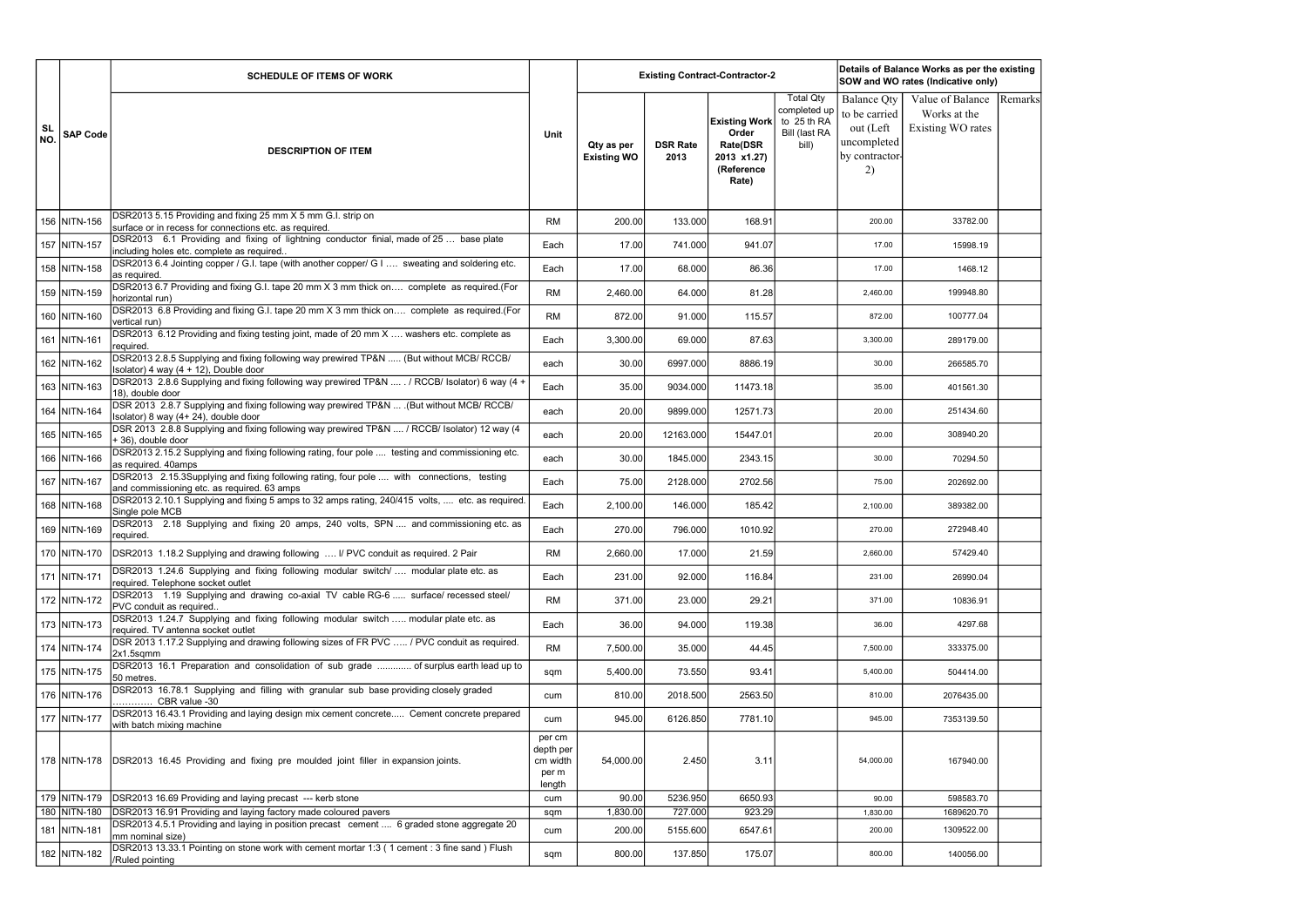|                  |                 | <b>SCHEDULE OF ITEMS OF WORK</b>                                                                                                                                                                                                      |           |                                  |                         | <b>Existing Contract-Contractor-2</b>                                                  |                                                                           |                                                                                         | Details of Balance Works as per the existing<br>SOW and WO rates (Indicative only) |         |
|------------------|-----------------|---------------------------------------------------------------------------------------------------------------------------------------------------------------------------------------------------------------------------------------|-----------|----------------------------------|-------------------------|----------------------------------------------------------------------------------------|---------------------------------------------------------------------------|-----------------------------------------------------------------------------------------|------------------------------------------------------------------------------------|---------|
| <b>SL</b><br>NO. | <b>SAP Code</b> | <b>DESCRIPTION OF ITEM</b>                                                                                                                                                                                                            | Unit      | Qty as per<br><b>Existing WO</b> | <b>DSR Rate</b><br>2013 | <b>Existing Work</b><br>Order<br><b>Rate(DSR</b><br>2013 x1.27)<br>(Reference<br>Rate) | <b>Total Qty</b><br>completed up<br>to 25 th RA<br>Bill (last RA<br>bill) | <b>Balance Qty</b><br>to be carried<br>out (Left<br>uncompleted<br>by contractor-<br>2) | Value of Balance<br>Works at the<br>Existing WO rates                              | Remarks |
|                  | 183 NITN-183    | DSR2013 18.6.4 Providing and fixing 3 layer PP-R (Poly propylene  - 16 Pipe, 32 mm OD (SDR -<br>7.4)                                                                                                                                  | <b>RM</b> | 20.00                            | 274.050                 | 348.04                                                                                 |                                                                           | 20.00                                                                                   | 6960.80                                                                            |         |
|                  | 184 NITN-184    | DSR2013 18.6.8 Providing and fixing 3 layer PP-R (Poly propylene  . External work PN - 16<br>Pipe, 75 mm OD (SDR - 7.4)                                                                                                               | <b>RM</b> | 900.00                           | 1136.700                | 1443.61                                                                                |                                                                           | 900.00                                                                                  | 1299249.00                                                                         |         |
|                  | 185 NITN-185    | DSR2013 18.6.9 Providing and fixing 3 layer PP-R (Poly propylene  . External work PN - 16 Pipe,<br>90 mm OD (SDR - 7.4)                                                                                                               | <b>RM</b> | 80.00                            | 1715.150                | 2178.24                                                                                |                                                                           | 80.00                                                                                   | 174259.20                                                                          |         |
|                  | 186 NITN-186    | DSR2013 18.6.10 Providing and fixing 3 layer PP-R (Poly propylene  110 mm OD (SDR - 11)                                                                                                                                               | <b>RM</b> | 20.00                            | 1917.500                | 2435.23                                                                                |                                                                           | 20.00                                                                                   | 48704.60                                                                           |         |
|                  | 187 NITN-187    | DSR2013 18.33.1 Constructing masonry Chamber 60x60x75 cm  bricks of class designation<br>7.5                                                                                                                                          | Each      | 13.00                            | 6441.050                | 8180.13                                                                                |                                                                           | 13.00                                                                                   | 106341.69                                                                          |         |
|                  | 188 NITN-188    | DSR2013 18.34.1 Constructing masonry Chamber 90x90x100 cm  F.P.S.(non-modular) bricks of<br>class designation 7.5                                                                                                                     | Each      | 2.00                             | 11128.550               | 14133.26                                                                               |                                                                           | 2.00                                                                                    | 28266.52                                                                           |         |
|                  | 189 NITN-189    | DSR2013 2.10.1.1 Excavating trenches of required width for pipes cables etc, not exceeding 80<br>mm dia.                                                                                                                              | metre     | 1,060.00                         | 118.000                 | 149.86                                                                                 |                                                                           | 1,060.00                                                                                | 158851.60                                                                          |         |
|                  | 190 NITN-190    | DSR 2013 19.1.2 Providing, laying and jointing glazed stoneware pipes grade 'A' with stiff mixture of<br>cement mortar in the proportion of 1:1 (1 cement : 1 fine sand) including testing of joints etc.<br>complete 150 mm diameter | metre     | 70.00                            | 301.900                 | 383.41                                                                                 |                                                                           | 70.00                                                                                   | 26838.70                                                                           |         |
|                  | 191 NITN-191    | DSR 2013 19.2.2 Providing and laying cement concrete 1:5:10  as per standard design: 150 mm<br>diameter S.W. pipe                                                                                                                     | metre     | 120.00                           | 664.800                 | 844.30                                                                                 |                                                                           | 120.00                                                                                  | 101316.00                                                                          |         |
|                  | 192 NITN-192    | DSR 2013 19.6.2 Providing and laying non-pressure NP2 class  complete: 150 mm dia. R.C.C.<br>pipe                                                                                                                                     | metre     | 100.00                           | 340.350                 | 432.24                                                                                 |                                                                           | 100.00                                                                                  | 43224.00                                                                           |         |
|                  | 193 NITN-193    | DSR 2013 19.6.3 Providing and laying non-pressure NP2 class (light duty)  250 mm dia. R.C.C.<br>pipe                                                                                                                                  | metre     | 954.00                           | 455.900                 | 578.99                                                                                 |                                                                           | 954.00                                                                                  | 552356.46                                                                          |         |
|                  | 194 NITN-194    | DSR 2013 19.6.4 Providing and laying non-pressure NP2 class (light duty) of joints etc.<br>complete: 300 mm dia. R.C.C. pipe                                                                                                          | metre     | 100.00                           | 494.350                 | 627.82                                                                                 |                                                                           | 100.00                                                                                  | 62782.00                                                                           |         |
|                  | 195 NITN-195    | DSR 2013 19.2.4 Providing and laying cement concrete 1:5:10  design: 250 mm diameter RCC<br>pipe                                                                                                                                      | metre     | 954.00                           | 896.150                 | 1138.11                                                                                |                                                                           | 954.00                                                                                  | 1085756.94                                                                         |         |
|                  | 196 NITN-196    | NON DSR Providing and laying cement concrete 1:5:10 (1 cement  design: 300 mm diameter<br>RCC pipe                                                                                                                                    | metre     | 100.00                           | 1011.820                | 1285.01                                                                                |                                                                           | 100.00                                                                                  | 128501.00                                                                          |         |
|                  | 197 NITN-197    | DSR 2013 19.4.2.1 Providing and fixing square-mouth S.W. gully  2 150 x 100 mm size P type<br>With bricks                                                                                                                             | each      | 20.00                            | 1546.950                | 1964.63                                                                                |                                                                           | 20.00                                                                                   | 39292.60                                                                           |         |
|                  | 198 NITN-198    | DSR 2013 19.7.1.1 Constructing brick masonry manhole in cement frame 15 kg) With bricks<br>class designation 7.5                                                                                                                      | each      | 20.00                            | 8062.700                | 10239.63                                                                               |                                                                           | 20.00                                                                                   | 204792.60                                                                          |         |
|                  | 199 NITN-199    | DSR 2013 19.8.1.1 Extra for depth for Manholes Size 90x80cm With bricks class designation 7.5                                                                                                                                         | metre     | 10.00                            | 5481.400                | 6961.38                                                                                |                                                                           | 10.00                                                                                   | 69613.80                                                                           |         |
|                  | 200 NITN-200    | DSR 2013 19.9.1.1 Constructing brick masonry  for separately): With bricks class designation 7.5                                                                                                                                      | each      | 6.00                             | 8241.550                | 10466.77                                                                               |                                                                           | 6.00                                                                                    | 62800.62                                                                           |         |
|                  | 201 NITN-201    | DSR 2013 19.10.1 Extra depth for circular type manhole 0.91m 0.91m to 1.67m With bricks<br>class designation 7.5                                                                                                                      | metre     | 6.00                             | 4698.400                | 5966.97                                                                                |                                                                           | 6.00                                                                                    | 35801.82                                                                           |         |
|                  | 202 NITN-202    | DSR 2013 19.16 Providing orange colour safety foot rest of stone aggregate 20 mm<br>nominal size) complete as per design:                                                                                                             | each      | 60.00                            | 295.200                 | 374.90                                                                                 |                                                                           | 60.00                                                                                   | 22494.00                                                                           |         |
|                  | 203 NITN-203    | DSR 2013 19.27.1 Constructing brick masonry road gully chamber  as per standard design:<br>With F.P.S. bricks                                                                                                                         | each      | 20.00                            | 3774.950                | 4794.19                                                                                |                                                                           | 20.00                                                                                   | 95883.80                                                                           |         |
|                  | 204 NITN-204    | DSR 2013 2.10.1.2 Excavating trenches of required width for pipes  exceeding 80mm dia. But not<br>exceeding 300mm dia.                                                                                                                | metre     | 1,350.00                         | 192.750                 | 244.79                                                                                 |                                                                           | 1,350.00                                                                                | 330466.50                                                                          |         |
|                  | 205 NITN-205    | DSR 2013 2.11 Extra for Excavating trenches for pipes, cables, etc But not exceeding 300mm dia.                                                                                                                                       | metre     | 140.00                           | 260.210                 | 330.47                                                                                 |                                                                           | 140.00                                                                                  | 46265.80                                                                           |         |
|                  | 206 NITN-206    | DSR 2013 2.12 Extra for Excavating trenches for pipes, cables, etc  But not exceeding 300mm<br>Idia.                                                                                                                                  | metre     | 140.00                           | 670.770                 | 851.88                                                                                 |                                                                           | 140.00                                                                                  | 119263.20                                                                          |         |
|                  | 207 NITN-207    | DSR 2013 19.21.1 Making connection of drain or sewer line with  For pipes 100 to 250 mm<br>diameter                                                                                                                                   | each      | 1.00                             | 330.500                 | 419.74                                                                                 |                                                                           | 1.00                                                                                    | 419.74                                                                             |         |
|                  | 208 NITN-208    | DSR 2013 19.21.2 Making connection of drain or sewer line with For pipes 250 to 300 mm<br>diameter                                                                                                                                    | each      | 1.00                             | 394.750                 | 501.33                                                                                 |                                                                           | 1.00                                                                                    | 501.33                                                                             |         |
|                  | 209 NITN-209    | DSR2013 2.6.1 Earth work in excavation by mechanical means  soil as directed, within a<br>lead of 50 m. All Kind of Soils                                                                                                             | Cum       | 17.00                            | 146.500                 | 186.06                                                                                 |                                                                           | 17.00                                                                                   | 3163.02                                                                            |         |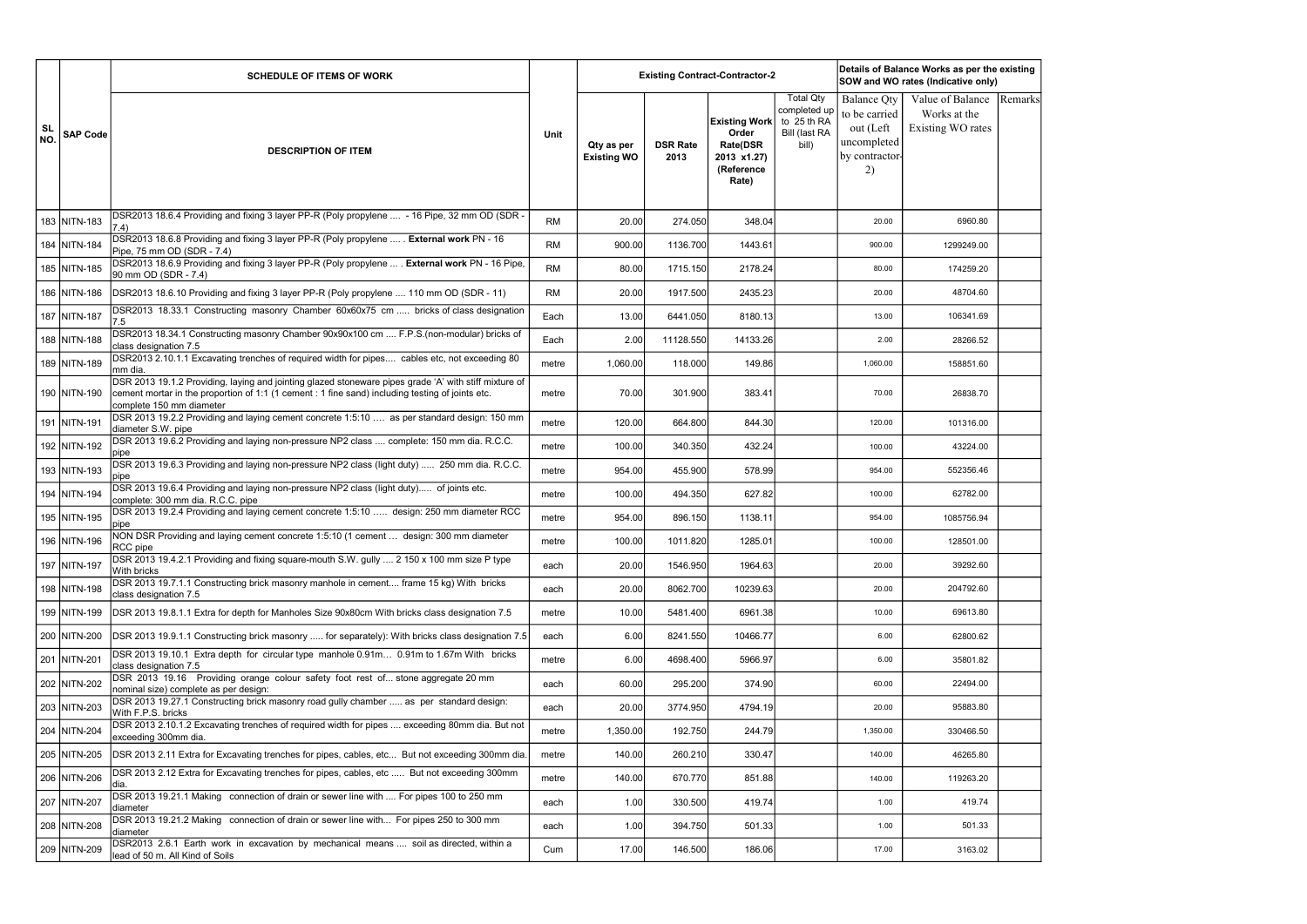|           |                              | <b>SCHEDULE OF ITEMS OF WORK</b>                                                                                                    |              |                                  |                         | <b>Existing Contract-Contractor-2</b>                                                  |                                                                                  |                                                                                         | Details of Balance Works as per the existing<br>SOW and WO rates (Indicative only) |         |
|-----------|------------------------------|-------------------------------------------------------------------------------------------------------------------------------------|--------------|----------------------------------|-------------------------|----------------------------------------------------------------------------------------|----------------------------------------------------------------------------------|-----------------------------------------------------------------------------------------|------------------------------------------------------------------------------------|---------|
| SL<br>NO. | <b>SAP Code</b>              | <b>DESCRIPTION OF ITEM</b>                                                                                                          | Unit         | Qty as per<br><b>Existing WO</b> | <b>DSR Rate</b><br>2013 | <b>Existing Work</b><br>Order<br><b>Rate(DSR</b><br>2013 x1.27)<br>(Reference<br>Rate) | <b>Total Qty</b><br>completed up<br>to 25 th RA<br><b>Bill (last RA</b><br>bill) | <b>Balance Qty</b><br>to be carried<br>out (Left<br>uncompleted<br>by contractor-<br>2) | Value of Balance<br>Works at the<br>Existing WO rates                              | Remarks |
|           | 210 NITN-210                 | DSR2013 5.16 Providing and laying in position precast reinforced  : 4 graded stone aggregate 20<br>mm nominal size)                 | Cum          | 30.00                            | 11104.300               | 14102.46                                                                               | 1.99                                                                             | 28.01                                                                                   | 394967.60                                                                          |         |
|           | 211 NITN-211                 | DSR2013 5.17 Providing and laying in position precast reinforced  sand : 4 graded stone<br>aggregate 20 mm nominal size)            | Cum          | 490.00                           | 6519.700                | 8280.02                                                                                |                                                                                  | 490.00                                                                                  | 4057209.80                                                                         |         |
|           | 212 NITN-212                 | DSR2013 11.3.1 40 mm thick cement concrete flooring (1 cement : 2  of neat cement including<br>cement slurry                        | sqm          | 1,625.00                         | 316.800                 | 402.34                                                                                 |                                                                                  | 1,625.00                                                                                | 653802.50                                                                          |         |
|           | 213 NITN-213                 | DSR2013 16.70.2 Providing and fixing GI Chain link fencing of  outer dia not less than 5 mm<br>in required colour and shade         | sqm          | 624.00                           | 558.500                 | 709.30                                                                                 |                                                                                  | 624.00                                                                                  | 442603.20                                                                          |         |
|           | 214 NITN-214                 | DSR2013 10.16.1 Steel work in built up tubular trusses including cutting,  finished welded type<br>tubes                            | kg           | 4,860.00                         | 95.850                  | 121.73                                                                                 |                                                                                  | 4,860.00                                                                                | 591607.80                                                                          |         |
|           | 215 NITN-215                 | DSR2013 7.1.1 Random rubble masonry with hard stone  (1 cement : 6 coarse sand)                                                     | cum          | 330.00                           | 3410.500                | 4331.34                                                                                |                                                                                  | 330.00                                                                                  | 1429342.20                                                                         |         |
|           | 216 NITN-216                 | DSR2013 12.41.1 Providing and fixing on wall face un-plasticised Rigid  expansion, (i) Single<br>socketed pipes. 75 mm diameter     | metre        | 2,000.00                         | 134.500                 | 170.82                                                                                 |                                                                                  | 2,000.00                                                                                | 341640.00                                                                          |         |
|           |                              | <b>NON DSR ITEMS</b>                                                                                                                |              |                                  |                         |                                                                                        |                                                                                  |                                                                                         | 0.00                                                                               |         |
|           | 217 NITN-217                 | Providing and fixing 4mm thick Aluminium Composite panel cladding  corner or edges will not be<br>acceptable.                       | sqm          | 2,070.00                         | 2360.000                | 2997.20                                                                                |                                                                                  | 2,070.00                                                                                | 6204204.00                                                                         |         |
|           | 218 NITN-218                 | Providing and fixing aluminium louvered/ grill made of Powder  number of mullions, as<br>approved                                   | sqm          | 520.00                           | 5905.000                | 7499.35                                                                                |                                                                                  | 520.00                                                                                  | 3899662.00                                                                         |         |
|           | 219 NITN-219                 | Design, Supply and installation of frame less glazed façade as per Consultant. (SG2,<br><b>ENTRANCE AREA GLAZING</b> )              | Sqm          | 408.00                           | 7480.000                | 9499.60                                                                                |                                                                                  | 408.00                                                                                  | 3875836.80                                                                         |         |
|           | 220 NITN-220                 | Providing & Fixing chicken wire mesh 24 gauge and 18 mm mesh  Engineer In Charge. Complete<br>Job.                                  | sqm          | 3,850.00                         | 60.000                  | 76.20                                                                                  |                                                                                  | 3,850.00                                                                                | 293370.00                                                                          |         |
|           | 221 NITN-221                 | Providing stainless steel SS 304 grade cladding for RCC Columns<br>1.5 mm thick complete as per design                              | Sqm          | 508.00                           | 2755.910                | 3500.01                                                                                |                                                                                  | 508.00                                                                                  | 1778005.08                                                                         |         |
|           | 222 NITN-222                 | Providing skylight in stainless steel frame with multiwall<br>polycarbonate sheet 10 mm thick complete as per design                | sqm          | 623.00                           | 10630.000               | 13500.10                                                                               |                                                                                  | 623.00                                                                                  | 8410562.30                                                                         |         |
|           | 223 NITN-223                 | Providing entrance porch in stainless steel frame with clear<br>laminated toughened glass 10 mm thick complete as per design        | sqm          | 286.00                           | 12000.000               | 15240.00                                                                               |                                                                                  | 286.00                                                                                  | 4358640.00                                                                         |         |
|           | 224 NITN-224                 | Providing 6mm toughened laminated tinted glass of blue, green or<br>any approved shade in aluminium doors and windows complete      | sqm          | 1,927.00                         | 860.000                 | 1092.20                                                                                |                                                                                  | 1,927.00                                                                                | 2104669.40                                                                         |         |
|           | 225 NITN-225                 | Providing 18mm thick mirror / granite polished composite marble  pigment of approved colour<br>and shade complete.                  | sqm          | 4,030.00                         | 2510.000                | 3187.70                                                                                |                                                                                  | 4,030.00                                                                                | 12846431.00                                                                        |         |
|           | 226 NITN-226                 | Providing Lime sand mixture in the proportion (1 lime:4 sand) under . Measurement for compacted<br>thickness                        | Cum          | 2,180.00                         | 320.000                 | 406.40                                                                                 |                                                                                  | 2,180.00                                                                                | 885952.00                                                                          |         |
|           | 227 NITN-227                 | Providing and applying 2 coats an acrylic polymer modified , labour charges etc. complete<br>as directed by the Engineer-in- Charge | sqm          | 840.00                           | 476.220                 | 604.80                                                                                 |                                                                                  | 840.00                                                                                  | 508032.00                                                                          |         |
|           | 228 NITN-228                 | Providing and applying 2 coats an acrylic polymer modified  persons shall be employed for<br>this purpose.)                         | sqm          | 320.00                           | 418.140                 | 531.04                                                                                 |                                                                                  | 320.00                                                                                  | 169932.80                                                                          |         |
|           | 229 NITN-229                 | Providing and fixing steel wire mesh on existing window aluminium<br>shutter                                                        | Sqm          | 2,980.00                         | 250.000                 | 317.50                                                                                 |                                                                                  | 2,980.00                                                                                | 946150.00                                                                          |         |
|           | 230 NITN-230                 | Providing and fixing 600 x600 mm 15 mm thick false ceiling calcium as per manufacturer<br>instructions                              | Sqm          | 1,900.00                         | 1102.360                | 1400.00                                                                                |                                                                                  | 1,900.00                                                                                | 2660000.00                                                                         |         |
|           | 231 NITN-231                 | Providing and fixing wash basin with C.I. brackets 32 mm C.P. brass White Vitreous China Wash<br>basin oval type size               | Each         | 174.00                           | 1320.000                | 1676.40                                                                                |                                                                                  | 174.00                                                                                  | 291693.60                                                                          |         |
|           | 232 NITN-232                 | Providing and fixing CP liquid soap container 109mm wide, 125mm  colour weighing not less than<br>105gms.                           | each         | 66.00                            | 500.000                 | 635.00                                                                                 |                                                                                  | 66.00                                                                                   | 41910.00                                                                           |         |
|           | 233 NITN-233                 | Providing and fixing CP towel rail complete with brackets fixed to  of 495mm, 78mm wide and<br>effective height of 88mm             | Each         | 60.00                            | 708.660                 | 900.00                                                                                 |                                                                                  | 60.00                                                                                   | 54000.00                                                                           |         |
|           | 234 NITN-234                 | Providing and fixing CP towel Ring 150 dia fixed to wooden cleats arrangement of approved<br>quality and colour.                    | Each         | 60.00                            | 100.000                 | 127.00                                                                                 |                                                                                  | 60.00                                                                                   | 7620.00                                                                            |         |
|           | 235 NITN-235<br>236 NITN-236 | Providing and fixing CP soap dish complete<br>Providing and fixing CP Bottle trap 32mm dia complete                                 | Each<br>Each | 66.00<br>301.00                  | 90.000<br>430.000       | 114.30<br>546.10                                                                       |                                                                                  | 66.00<br>301.00                                                                         | 7543.80<br>164376.10                                                               |         |
|           | 237 NITN-237                 | Providing and fixing C.P. brass Pillar cock of approved quality<br>conforming to IS:8931 : a) 15 mm nominal bore                    | Each         | 181.00                           | 430.000                 | 546.10                                                                                 |                                                                                  | 181.00                                                                                  | 98844.10                                                                           |         |
|           |                              |                                                                                                                                     |              |                                  |                         |                                                                                        |                                                                                  |                                                                                         |                                                                                    |         |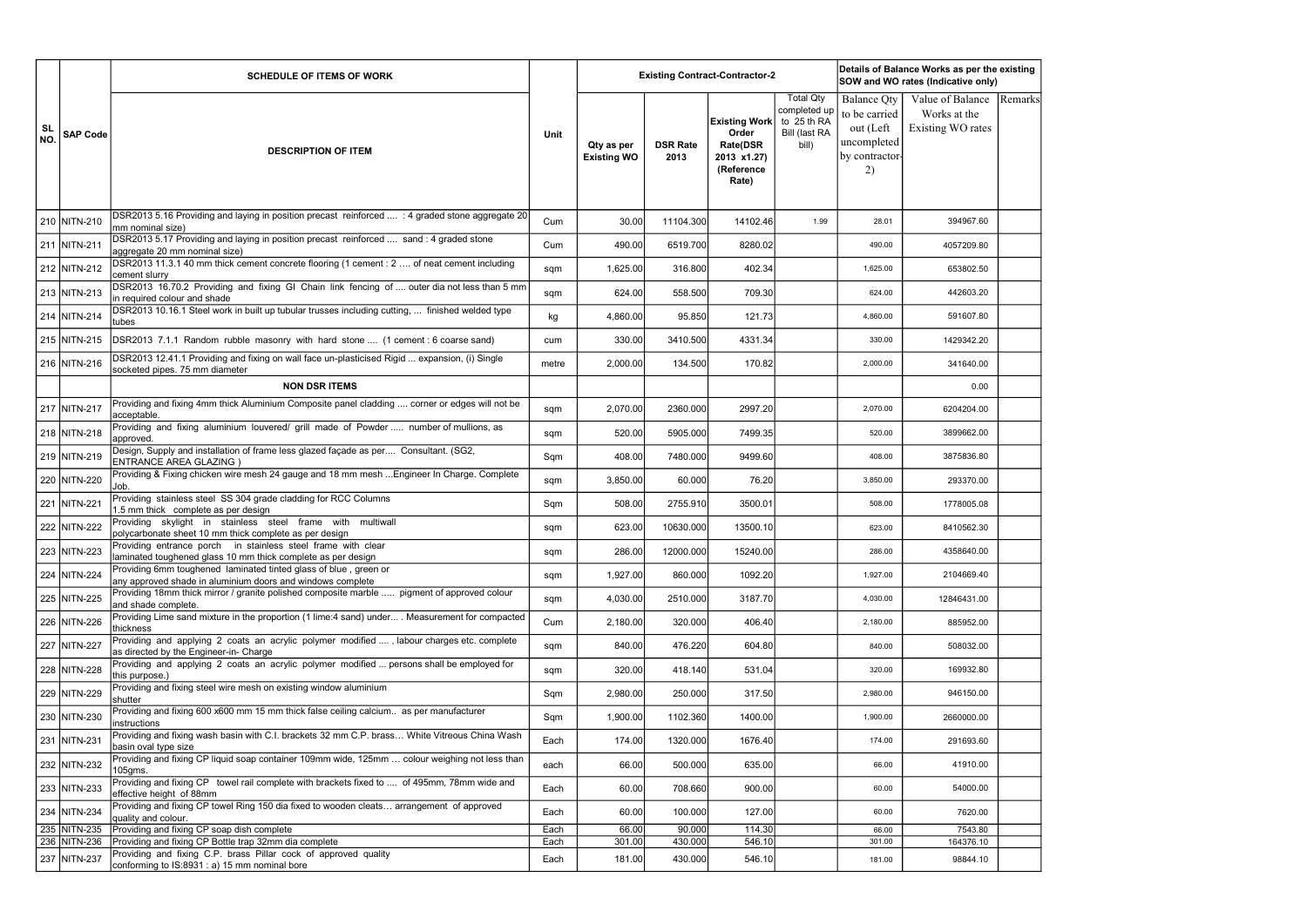|                  |                 | <b>SCHEDULE OF ITEMS OF WORK</b>                                                                                                  |           |                                  |                         | <b>Existing Contract-Contractor-2</b>                                                  |                                                                           |                                                                                         | Details of Balance Works as per the existing<br>SOW and WO rates (Indicative only) |         |
|------------------|-----------------|-----------------------------------------------------------------------------------------------------------------------------------|-----------|----------------------------------|-------------------------|----------------------------------------------------------------------------------------|---------------------------------------------------------------------------|-----------------------------------------------------------------------------------------|------------------------------------------------------------------------------------|---------|
| <b>SL</b><br>NO. | <b>SAP Code</b> | <b>DESCRIPTION OF ITEM</b>                                                                                                        | Unit      | Qty as per<br><b>Existing WO</b> | <b>DSR Rate</b><br>2013 | <b>Existing Work</b><br>Order<br><b>Rate(DSR</b><br>2013 x1.27)<br>(Reference<br>Rate) | <b>Total Qty</b><br>completed up<br>to 25 th RA<br>Bill (last RA<br>bill) | <b>Balance Qty</b><br>to be carried<br>out (Left<br>uncompleted<br>by contractor-<br>2) | Value of Balance<br>Works at the<br>Existing WO rates                              | Remarks |
|                  | 238 NITN-238    | Providing and fixing Stainless Steel grating of approved quality and<br>colour. Circular type.100 mm nominal dia                  | Each      | 465.00                           | 51.180                  | 65.00                                                                                  |                                                                           | 465.00                                                                                  | 30225.00                                                                           |         |
|                  | 239 NITN-239    | Providing and Fixing C.P. brass Ablution health faucet assembly<br>with 1.2 m long braided CP Pipe complete.[FOR EWC] complete    | each      | 181.00                           | 511.810                 | 650.00                                                                                 |                                                                           | 181.00                                                                                  | 117650.00                                                                          |         |
|                  | 240 NITN-240    | Supply, Installation, Testing and Commissioning of Water cooler  . cap. 40 lts./ Hr. and 80 lts<br>storage tank                   | Each      | 33.00                            | 31400.000               | 39878.00                                                                               |                                                                           | 33.00                                                                                   | 1315974.00                                                                         |         |
|                  | 241 NITN-241    | Providing & Fixing in-built RO Water Purifier with pre-filter, design complete (make:<br>Kent/Aquaguard or eq.)                   | Each      | 33.00                            | 19600.000               | 24892.00                                                                               |                                                                           | 33.00                                                                                   | 821436.00                                                                          |         |
|                  | 242 NITN-242    | Providing, fixing testing and commissioning of SWR TYPE -B soil, direction of Project -In-<br>Charge. 75 mm dia.                  | <b>RM</b> | 2,050.00                         | 430.000                 | 546.10                                                                                 |                                                                           | 2,050.00                                                                                | 1119505.00                                                                         |         |
|                  | 243 NITN-243    | Providing, fixing testing and commissioning of SWR TYPE -B soil  respects as per direction of<br>Project -In- Charge. 110 mm dia. | <b>RM</b> | 1,459.00                         | 550.000                 | 698.50                                                                                 |                                                                           | 1,459.00                                                                                | 1019111.50                                                                         |         |
|                  | 244 NITN-244    | Providing and Fixing PVC deep seal P trap of self-cleansing design with or without vent  110<br>mm inlet and 75 mm outlet         | Each      | 338.00                           | 360.000                 | 457.20                                                                                 |                                                                           | 338.00                                                                                  | 154533.60                                                                          |         |
|                  | 245 NITN-245    | Providing & fixing PVC inlet fitting with one or more inlets fabricated  drawing complete 110mm<br>dia.                           | Each      | 66.00                            | 100.000                 | 127.00                                                                                 |                                                                           | 66.00                                                                                   | 8382.00                                                                            |         |
|                  | 246 NITN-246    | Providing and Fixing PVC floor drain consisting of 110 x 63 mm  separately), complete as per<br>instructions.                     | Each      | 66.00                            | 843.500                 | 1071.25                                                                                |                                                                           | 66.00                                                                                   | 70702.50                                                                           |         |
|                  | 247 NITN-247    | Supply, installation, testing & commissioning of Ceiling fan, 1400  all as specified as per<br>HAVELLS SS-390 or equivalent.      | Each      | 726.00                           | 1889.760                | 2400.00                                                                                |                                                                           | 726.00                                                                                  | 1742400.00                                                                         |         |
|                  | 248 NITN-248    | Supply, installation, testing & commissioning of Exhaust fan 300 mm  as per HAVELLS Turbo<br>Force or equivalent.                 | Each      | 82.00                            | 2362.200                | 2999.99                                                                                |                                                                           | 82.00                                                                                   | 245999.18                                                                          |         |
|                  | 249 NITN-249    | Supply, Installation, testing & Commissioning of Fluorescent Tube  Thermo-Mechanically Treated<br>bars                            | Each      | 192.00                           | 1181.100                | 1500.00                                                                                |                                                                           | 192.00                                                                                  | 288000.00                                                                          |         |
|                  | 250 NITN-250    | Supply, Installation, testing & Commissioning of Fluorescent Tube.  Lamp as per WIPRO<br>Catalogue No. WRP21111                   | Each      | 133.00                           | 944.870                 | 1199.98                                                                                |                                                                           | 133.00                                                                                  | 159597.34                                                                          |         |
|                  | 251 NITN-251    | Supply, Installation, testing & Commissioning of Surface Mounted  per Wipro Catalogue No.<br><b>WVF48228SGW</b>                   | each      | 1,080.00                         | 1970.000                | 2501.90                                                                                |                                                                           | 1,080.00                                                                                | 2702052.00                                                                         |         |
|                  | 252 NITN-252    | Supply, installation, testing & commissioning of integral flood lighting  as required as per PHILIPS<br>RVP 339 or equivalent.    | Each      | 22.00                            | 4724.410                | 6000.00                                                                                |                                                                           | 22.00                                                                                   | 132000.00                                                                          |         |
|                  | 253 NITN-253    | Supply, installation, testing & commissioning of surface mounted  per WIPRO cat. No.<br>WVP41211                                  | Each      | 615.00                           | 1574.810                | 2000.01                                                                                |                                                                           | 615.00                                                                                  | 1230006.15                                                                         |         |
|                  | 254 NITN-254    | Supply, installation, testing & commissioning of Recess Mounted  WIPRO Cat. No. LM17-411-<br>xxx-57-xx                            | Each      | 192.00                           | 6300.000                | 8001.00                                                                                |                                                                           | 192.00                                                                                  | 1536192.00                                                                         |         |
|                  | 255 NITN-255    | Supply, installation, testing & commissioning of Recess Mounted LED  WIPRO Cat. No. LD71-<br>101-xxx-50-xx                        | Each      | 30.00                            | 3543.000                | 4499.61                                                                                |                                                                           | 30.00                                                                                   | 134988.30                                                                          |         |
|                  | 256 NITN-256    | Supply, installation, testing & commissioning of Recess Mounted  No. LD71-151-xxx-50-xx                                           | Each      | 20.00                            | 3937.000                | 4999.99                                                                                |                                                                           | 20.00                                                                                   | 99999.80                                                                           |         |
|                  | 257 NITN-257    | NORMAL MDB Supply, installation, testing and commissioning of  Normal MDB complete as<br>above and required:                      | Each      |                                  | 511800.000              | 649986.00                                                                              |                                                                           | 5.00                                                                                    | 3249930.00                                                                         |         |
|                  | 258 NITN-258    | Normal MDB Library Block: Supply, installation, testing Normal MDB complete as above and<br>required:                             | Each      | 1.00                             | 354330.000              | 449999.10                                                                              |                                                                           | 1.00                                                                                    | 449999.10                                                                          |         |
|                  | 259 NITN-259    | Supply, Installation, Testing & Commissioning of Analogue as required (Approved Make:<br>Shrack/ Fenwell/Gent)                    | Each      | 380.00                           | 5510.000                | 6997.70                                                                                |                                                                           | 380.00                                                                                  | 2659126.00                                                                         |         |
|                  | 260 NITN-260    | Supply, Installation, Testing & Commissioning of Addressable  Approved Make:<br>Shrack/Fenwell/Gent)                              | Each      | 51.00                            | 5510.000                | 6997.70                                                                                |                                                                           | 51.00                                                                                   | 356882.70                                                                          |         |
|                  | 261 NITN-261    | Supply, Installation, Testing & Commissioning of Addressable Loop  Make Shrack/Fenwell/Gent)                                      | Each      | 51.00                            | 14170.000               | 17995.90                                                                               |                                                                           | 51.00                                                                                   | 917790.90                                                                          |         |
|                  | 262 NITN-262    | SITC of response indicators with dual LED suitable for operation on  in all respects complete as<br>required.                     | Each      | 235.00                           | 315.000                 | 400.05                                                                                 |                                                                           | 235.00                                                                                  | 94011.75                                                                           |         |
|                  | 263 NITN-263    | Supply, Installation, Testing & Commissioning of Microprocessor  specification. (Approved<br>Make: Shrack/Fenwell/Gent)           | EACH      | 6.00                             | 36500.000               | 46355.00                                                                               |                                                                           | 6.00                                                                                    | 278130.00                                                                          |         |
|                  | 264 NITN-264    | Supply, Installation, Testing & Commissioning of Mild Steel pipe  complete including 150 mm dia                                   | <b>RM</b> | 520.00                           | 1844.880                | 2343.00                                                                                |                                                                           | 520.00                                                                                  | 1218360.00                                                                         |         |
|                  | 265 NITN-265    | Supply, Installation, Testing & Commissioning of Mild Steel pipe  bolts, gasket etc. complete<br>including 100 mm dia             | <b>RM</b> | 30.00                            | 1257.870                | 1597.49                                                                                |                                                                           | 30.00                                                                                   | 47924.70                                                                           |         |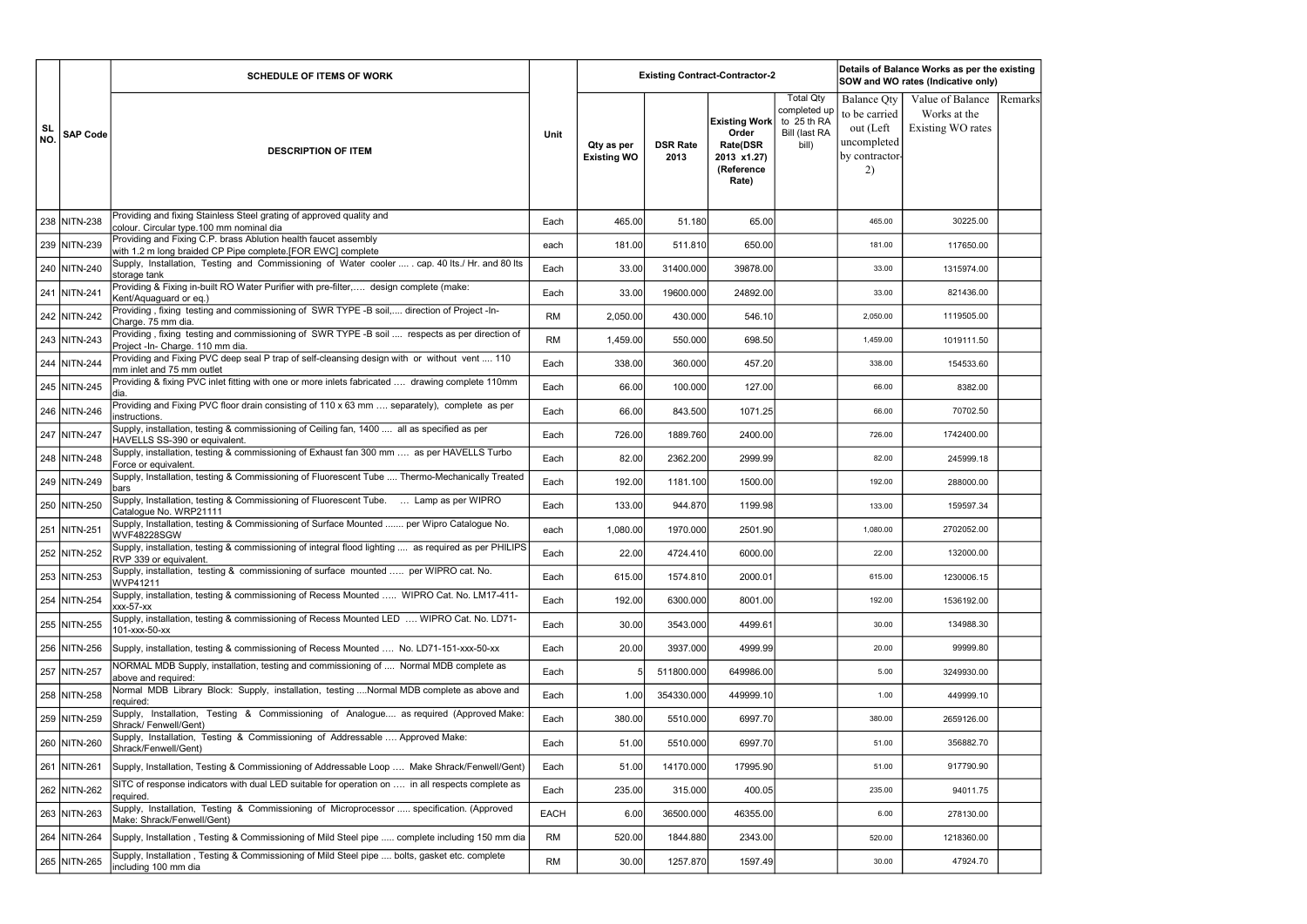|           |                 | <b>SCHEDULE OF ITEMS OF WORK</b>                                                                                                         |           |                                  |                         | <b>Existing Contract-Contractor-2</b>                                                  | Details of Balance Works as per the existing<br>SOW and WO rates (Indicative only)<br><b>Total Qty</b><br>Value of Balance<br><b>Balance Qty</b><br>completed up<br>to be carried<br>Works at the |                                                  |                   |         |
|-----------|-----------------|------------------------------------------------------------------------------------------------------------------------------------------|-----------|----------------------------------|-------------------------|----------------------------------------------------------------------------------------|---------------------------------------------------------------------------------------------------------------------------------------------------------------------------------------------------|--------------------------------------------------|-------------------|---------|
| SL<br>NO. | <b>SAP Code</b> | <b>DESCRIPTION OF ITEM</b>                                                                                                               | Unit      | Qty as per<br><b>Existing WO</b> | <b>DSR Rate</b><br>2013 | <b>Existing Work</b><br>Order<br><b>Rate(DSR</b><br>2013 x1.27)<br>(Reference<br>Rate) | to 25 th RA<br><b>Bill (last RA</b><br>bill)                                                                                                                                                      | out (Left<br>uncompleted<br>by contractor-<br>2) | Existing WO rates | Remarks |
|           | 266 NITN-266    | Supply, Installation, Testing & Commissioning of Mild Steel pipe  nuts, bolts, gasket etc.<br>complete including 80 mm dia               | <b>RM</b> | 12.00                            | 859.840                 | 1092.00                                                                                |                                                                                                                                                                                                   | 12.00                                            | 13104.00          |         |
|           | 267 NITN-267    | Supply, Installation, Testing & Commissioning of Mild Steel pipe  . complete including 50 mm dia                                         | <b>RM</b> | 30.00                            | 546.850                 | 694.50                                                                                 |                                                                                                                                                                                                   | 30.00                                            | 20835.00          |         |
|           | 268 NITN-268    | Supply, Installation, Testing & Commissioning of Mild Steel pipe  . complete including 25 mm dia                                         | <b>RM</b> | 60.00                            | 274.020                 | 348.01                                                                                 |                                                                                                                                                                                                   | 60.00                                            | 20880.60          |         |
|           | 269 NITN-269    | Supply, Installation, Testing & Commissioning of Mild Steel pipe  bolts, gasket etc. and providing<br>anti 150 mm dia                    | <b>RM</b> | 90.00                            | 1906.300                | 2421.00                                                                                |                                                                                                                                                                                                   | 90.00                                            | 217890.00         |         |
|           | 270 NITN-270    | Supply, Installation, Testing & Commissioning of single headed  to IS:5290 (Type A) with<br>blank Gun metal cap and chain as required.   | Each      | 36.00                            | 7034.650                | 8934.01                                                                                |                                                                                                                                                                                                   | 36.00                                            | 321624.36         |         |
|           | 271 NITN-271    | Providing & fixing First-Aid Fire Hose Reel wall mounting  orifice gunmetal shut off nozzle. The<br>Hose                                 | Each      | 36.00                            | 7942.910                | 10087.50                                                                               |                                                                                                                                                                                                   | 36.00                                            | 363150.00         |         |
|           | 272 NITN-272    | Providing & fixing ISI marked 63 mm diameter, 15m long non  conforming to IS 636 (Type-<br>A) as required.                               | Each      | 72.00                            | 4410.240                | 5601.00                                                                                |                                                                                                                                                                                                   | 72.00                                            | 403272.00         |         |
|           | 273 NITN-273    | Providing & fixing 63 mm dia Gun-metal branch pipe with 20 mm  pipe coupling as required.                                                | Each      | 36.00                            | 2554.720                | 3244.49                                                                                |                                                                                                                                                                                                   | 36.00                                            | 116801.64         |         |
|           | 274 NITN-274    | Providing and fixing 25mm dia. gun metal gate valve with unions and<br>necessary flanges all complete.                                   | Each      | 36.00                            | 1179.920                | 1498.50                                                                                |                                                                                                                                                                                                   | 36.00                                            | 53946.00          |         |
|           | 275 NITN-275    | Providing and fixing, testing and commissioning of double flanged sluice  of following sizes<br>as required.200 mm dia                   | Each      | 6.00                             | 20453.150               | 25975.50                                                                               |                                                                                                                                                                                                   | 6.00                                             | 155853.00         |         |
|           | 276 NITN-276    | Providing and fixing, testing and commissioning of double flanged  to I.S:780 of following sizes<br>as required.150 mm dia               | Each      | 6.00                             | 10778.740               | 13689.00                                                                               |                                                                                                                                                                                                   | 6.00                                             | 82134.00          |         |
|           | 277 NITN-277    | Providing and fixing, testing and commissioning of double flanged  following sizes as<br>required.100 mm dia                             | Each      | 6.00                             | 7209.450                | 9156.00                                                                                |                                                                                                                                                                                                   | 6.00                                             | 54936.00          |         |
|           | 278 NITN-278    | Providing and fixing, testing and commissioning of double flanged  sizes as required.80<br>mm dia                                        | Each      | 6.00                             | 5378.740                | 6831.00                                                                                |                                                                                                                                                                                                   | 6.00                                             | 40986.00          |         |
|           | 279 NITN-279    | Providing and fixing, testing and commissioning of butterfly valve of  following sizes as<br>required.200mm dia                          | Each      | 6.00                             | 13416.140               | 17038.50                                                                               |                                                                                                                                                                                                   | 6.00                                             | 102231.00         |         |
|           | 280   NITN-280  | Providing and fixing, testing and commissioning of butterfly valve of  following sizes as<br>required.150mm dia                          | Each      | 6.00                             | 4855.510                | 6166.50                                                                                |                                                                                                                                                                                                   | 6.00                                             | 36999.00          |         |
|           | 281 NITN-281    | Providing and fixing, testing and commissioning of butterfly valve of  I.S:13095 of following sizes<br>as required.100mm dia             | Each      | 6.00                             | 3401.570                | 4319.99                                                                                |                                                                                                                                                                                                   | 6.00                                             | 25919.94          |         |
|           | 282 NITN-282    | Providing and fixing, testing and commissioning of butterfly valve of  of following sizes as<br>required.80mm dia                        | Each      | 6.00                             | 2700.000                | 3429.00                                                                                |                                                                                                                                                                                                   | 6.00                                             | 20574.00          |         |
|           | 283 NITN-283    | Providing and fixing, testing and commissioning of dual plate non  washers, etc. as<br>required.150mm dia                                | Each      | 6.00                             | 10430.310               | 13246.49                                                                               |                                                                                                                                                                                                   | 6.00                                             | 79478.94          |         |
|           | 284 NITN-284    | Providing and fixing, testing and commissioning of dual plate non return valve of following sizes<br>washers, etc. as required.100mm dia | Each      | 6.00                             | 6905.910                | 8770.51                                                                                |                                                                                                                                                                                                   | 6.00                                             | 52623.06          |         |
|           | 285 NITN-285    | Providing and fixing, testing and commissioning of dual plate non, etc. as required.80mm dia                                             | Each      | 6.00                             | 5143.700                | 6532.50                                                                                |                                                                                                                                                                                                   | 6.00                                             | 39195.00          |         |
|           | 286 NITN-286    | Providing & fixing 3/4 Fire Brigade connection of cast iron body with  to IS:904 as required. Three<br>Way (to be connected to           | Each      | 6.00                             | 8344.490                | 10597.50                                                                               |                                                                                                                                                                                                   | 6.00                                             | 63585.00          |         |
|           | 287 NITN-287    | Providing & fixing 3/4 Fire Brigade connection of cast iron body with  Four Way (to be connected<br>to the underground fire tank)        | Each      | 6.00                             | 10440.940               | 13259.99                                                                               |                                                                                                                                                                                                   | 6.00                                             | 79559.94          |         |
|           | 288 NITN-288    | Providing and fixing standard fireman's axe with heavy insulated<br>rubber handle tested for 20 Kilowatts.                               | Each      | 36.00                            | 1260.240                | 1600.50                                                                                |                                                                                                                                                                                                   | 36.00                                            | 57618.00          |         |
|           | 289 NITN-289    | Providing & fixing Orifice plate made of 6mm thick stainless steel complete as per specifications<br>as required. (the orifice           | Each      | 36.00                            | 885.830                 | 1125.00                                                                                |                                                                                                                                                                                                   | 36.00                                            | 40500.00          |         |
|           | 290 NITN-290    | Providing & fixing dial type pressure gauge (as per IS:3624),  With calibration 0-15 kg/<br>sq.cm.                                       | Each      | 36.00                            | 770.080                 | 978.00                                                                                 |                                                                                                                                                                                                   | 36.00                                            | 35208.00          |         |
|           | 291 NITN-291    | Providing & fixing 25mm dia gunmetal air release valve including as required and as directed<br>by engineer in charge.                   | Each      | 6.00                             | 816.140                 | 1036.50                                                                                |                                                                                                                                                                                                   | 6.00                                             | 6219.00           |         |
|           | 292 NITN-292    | Supply and fixing of ISI marked (IS:940) Portable fire extinguisher, and wall suspension bracket.                                        | Each      | 36.00                            | 3180.710                | 4039.50                                                                                |                                                                                                                                                                                                   | 36.00                                            | 145422.00         |         |
|           | 293 NITN-293    | Supply and fixing of ISI marked (IS: 2878) Portable Fire  in all respect including initial<br>fill with CO2 gas conforming to standards. | Each      | 36.00                            | 9255.120                | 11754.00                                                                               |                                                                                                                                                                                                   | 36.00                                            | 423144.00         |         |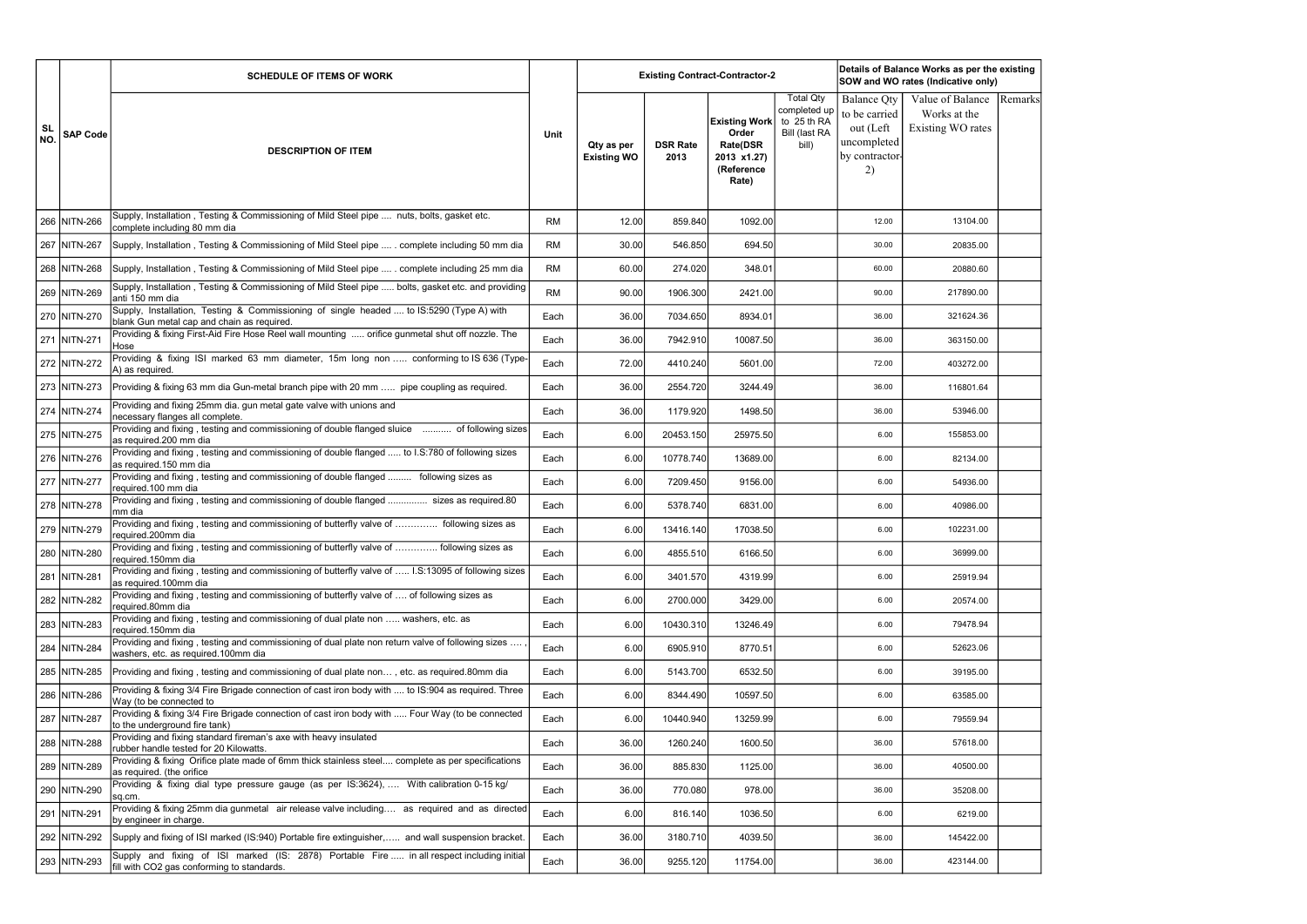|                        |                 | <b>SCHEDULE OF ITEMS OF WORK</b>                                                                                                     |            |                                  |                         | Details of Balance Works as per the existing<br><b>Existing Contract-Contractor-2</b><br>SOW and WO rates (Indicative only)<br><b>Total Qty</b><br>Value of Balance<br><b>Balance Qty</b><br>completed up |                                       |                                                                   |                                   |         |
|------------------------|-----------------|--------------------------------------------------------------------------------------------------------------------------------------|------------|----------------------------------|-------------------------|-----------------------------------------------------------------------------------------------------------------------------------------------------------------------------------------------------------|---------------------------------------|-------------------------------------------------------------------|-----------------------------------|---------|
| <b>SL</b><br><b>NO</b> | <b>SAP Code</b> | <b>DESCRIPTION OF ITEM</b>                                                                                                           | Unit       | Qty as per<br><b>Existing WO</b> | <b>DSR Rate</b><br>2013 | <b>Existing Work</b><br>Order<br><b>Rate(DSR</b><br>2013 x1.27)<br>(Reference<br>Rate)                                                                                                                    | to 25 th RA<br>Bill (last RA<br>bill) | to be carried<br>out (Left<br>uncompleted<br>by contractor-<br>2) | Works at the<br>Existing WO rates | Remarks |
|                        | 294 NITN-294    | Supply and fixing of 5 Kg capacity ABC Type, Portable Fire  standard discharge valve<br>with tube, CI bracket                        | Each       | 36.00                            | 5003.150                | 6354.00                                                                                                                                                                                                   |                                       | 36.00                                                             | 228744.00                         |         |
|                        | 295 NITN-295    | M.S. hose door fabricated from 16 g M.S. sheet with full glass door  shall be painted with one<br>coat of primer                     | Each       | 36.00                            | 6141.730                | 7800.00                                                                                                                                                                                                   |                                       | 36.00                                                             | 280800.00                         |         |
|                        | 296 NITN-296    | Terrace pump Supply, Installation, testing and commissioning of  vibration mounting pads.                                            | Set        | 6.00                             | 64104.330               | 81412.50                                                                                                                                                                                                  |                                       | 6.00                                                              | 488475.00                         |         |
|                        | 297 NITN-297    | Supply, Installation, Testing & Commissioning of heavy class Mild  dia (as per IS:3985, class 2,<br>minimum 6.0 mm thick)            | Meter      | 6.00                             | 2725.980                | 3461.99                                                                                                                                                                                                   |                                       | 6.00                                                              | 20771.94                          |         |
|                        | 298 NITN-298    | Supply, Installation, Testing & Commissioning of heavy class Mild , jointing with all fi 150 dia                                     | Meter      | 90.00                            | 1844.880                | 2343.00                                                                                                                                                                                                   |                                       | 90.00                                                             | 210870.00                         |         |
|                        | 299 NITN-299    | Supply, Installation, Testing & Commissioning of heavy class Mild  threading, welding, jointing<br>with all fi 100 dia               | Meter      | 6.00                             | 1257.870                | 1597.49                                                                                                                                                                                                   |                                       | 6.00                                                              | 9584.94                           |         |
|                        | 300 NITN-300    | Supply, Installation, Testing & Commissioning of heavy class Mild  threading, welding, jointing<br>with all fi 80 dia                | Meter      | 6.00                             | 859.840                 | 1092.00                                                                                                                                                                                                   |                                       | 6.00                                                              | 6552.00                           |         |
|                        | 301 NITN-301    | Supply, Installation, Testing & Commissioning of heavy class Mild Steel pipe , threading, welding,<br>jointing with all fi 50 dia    | Meter      | 6.00                             | 546.850                 | 694.50                                                                                                                                                                                                    |                                       | 6.00                                                              | 4167.00                           |         |
|                        | 302 NITN-276    | Providing and fixing, testing and commissioning of double flanged sluice  as required. 150mm<br>dia                                  | Each       | 6.00                             | 10778.740               | 13689.00                                                                                                                                                                                                  |                                       | 6.00                                                              | 82134.00                          |         |
|                        | 303 NITN-280    | Providing and fixing, testing and commissioning of butterfly valve of  following sizes as<br>required.150mm dia                      | Each       | 18.00                            | 4855.510                | 6166.50                                                                                                                                                                                                   |                                       | 18.00                                                             | 110997.00                         |         |
|                        | 304 NITN-283    | Providing and fixing, testing and commissioning of dual plate non  washers, etc.as<br>required.150mm dia                             | Each       | 12.00                            | 10430.310               | 13246.49                                                                                                                                                                                                  |                                       | 12.00                                                             | 158957.88                         |         |
|                        | 305 NITN-302    | Supply, installation & testing Commissioning of Air Cooled Hi capacity of Units shall be as<br>given below: 3TR Cassette Units       | Nos        | 1.00                             | 132874.000              | 168749.98                                                                                                                                                                                                 |                                       | 1.00                                                              | 168749.98                         |         |
|                        | 306 NITN-303    | Supply, installation & testing Commissioning of Air Cooled Hi capacity of Units shall be as<br>given below: 2TR Cassette Units       | Nos        | 2.00                             | 58464.570               | 74250.00                                                                                                                                                                                                  |                                       | 2.00                                                              | 148500.00                         |         |
|                        | 307 NITN-304    | Supply, installation & testing Commissioning of Air Cooled Hi capacity of Units shall be as<br>given below: 1.5TR Split Unit         | Nos        | 4.00                             | 37204.720               | 47249.99                                                                                                                                                                                                  |                                       | 4.00                                                              | 188999.96                         |         |
|                        | 308 NITN-305    | Supply, installation & testing Commissioning of Air Cooled Hi capacity of Units shall be as<br>given below: 2.0TR Split Unit         | Nos        | 4.00                             | 47834.650               | 60750.01                                                                                                                                                                                                  | 1.00                                  | 3.00                                                              | 182250.03                         |         |
|                        | 309 NITN-306    | Supply, installation & testing Commissioning of Air Cooled  shall be as given<br>below:8.5TR/3200CFM With Scroll Compressor          | <b>Nos</b> | 4.00                             | 196653.540              | 249750.00                                                                                                                                                                                                 |                                       | 4.00                                                              | 999000.00                         |         |
|                        | 310 NITN-307    | Supply, installation & testing Commissioning of Air Cooled  below:11TR/4400CFM With<br>Scroll Compressor                             | Nos        | 8.00                             | 271062.990              | 344250.00                                                                                                                                                                                                 |                                       | 8.00                                                              | 2754000.00                        |         |
|                        | 311 NITN-308    | Supply, installation, testing and commissioning of ceiling suspended  with 3 speed regulators etc.<br>1500CFM ,20mm St. Pr.          | Nos        | 6.00                             | 3720.470                | 4725.00                                                                                                                                                                                                   |                                       | 6.00                                                              | 28350.00                          |         |
|                        | 312 NITN-309    | Supply, installation, testing and commissioning of WALL MOUNTED  drawing mentioned.300MM<br>Dia                                      | Nos        | 1.00                             | 3720.470                | 4725.00                                                                                                                                                                                                   |                                       | 1.00                                                              | 4725.00                           |         |
|                        | 313 NITN-310    | Supply, installation, testing and commissioning of ceiling mounted  not exceed 80 db at 2.5 meter<br>distance                        | Nos        | 6.00                             | 90354.330               | 114750.00                                                                                                                                                                                                 |                                       | 6.00                                                              | 688500.00                         |         |
|                        | 314 NITN-311    | Supply, installation, testing and commissioning of ceiling mounted  exceed 80 db at 2.5 meter<br>distance                            | Nos        | 2.00                             | 132874.020              | 168750.01                                                                                                                                                                                                 |                                       | 2.00                                                              | 337500.02                         |         |
|                        | 315 NITN-312    | Supply, installation, testing and commissioning of ceiling mounted  1450 RPM Noise level = not<br>exceed 80 db at 2.5 meter distance | Nos        | 2.00                             | 90354.330               | 114750.00                                                                                                                                                                                                 |                                       | 2.00                                                              | 229500.00                         |         |
|                        | 316 NITN-313    | Supply, installation, testing and commissioning of copper refrigerant  necessary supports etc for<br>1.5TR & 2TR.                    | metre      | 160.00                           | 903.940                 | 1148.00                                                                                                                                                                                                   |                                       | 160.00                                                            | 183680.00                         |         |
|                        | 317 NITN-314    | Supply, installation, testing and commissioning of copper refrigerant  necessary supports etc for<br>8.5TR & 5.5TR.                  | metre      | 80.00                            | 1062.990                | 1350.00                                                                                                                                                                                                   |                                       | 80.00                                                             | 108000.00                         |         |
|                        | 318 NITN-315    | Supply, installation, testing and commissioning of copper refrigerant  necessary supports etc for<br>11TR.                           | metre      | 160.00                           | 1488.190                | 1890.00                                                                                                                                                                                                   |                                       | 160.00                                                            | 302400.00                         |         |
|                        | 319 NITN-316    | Supply, installation, testing and commissioning of copper refrigerant  supports etc. for 3TR                                         | metre      | 40.00                            | 903.540                 | 1147.50                                                                                                                                                                                                   |                                       | 40.00                                                             | 45900.00                          |         |
|                        | 320 NITN-317    | Supply, installation, testing & commissioning PVC drain piping with  nitrile rubber insulation. 25<br>mm dia O.D                     | metre      | 249.00                           | 159.840                 | 203.00                                                                                                                                                                                                    |                                       | 249.00                                                            | 50547.00                          |         |
|                        | 321 NITN-318    | Supply ,fabrication & installation of site fabricated GSS  .24 Gauge(0-750MM) (0.63mm<br>thickness)                                  | <b>SMT</b> | 930.00                           | 850.390                 | 1080.00                                                                                                                                                                                                   |                                       | 930.00                                                            | 1004400.00                        |         |